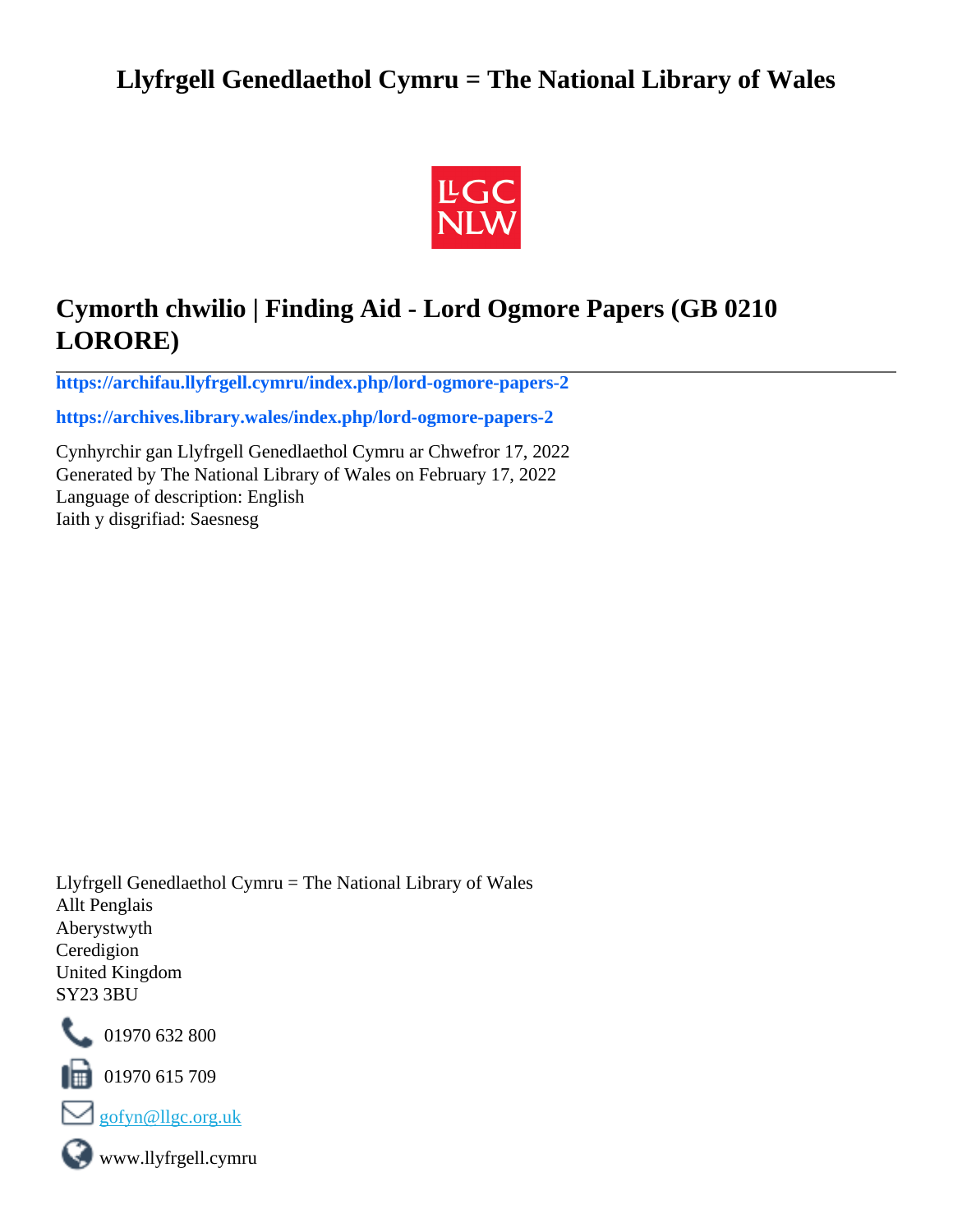# **Tabl cynnwys | Table of contents**

| 1-6. vtls005332106 ISYSARCHB18, Liberal Party and Welsh Liberal Party, 1959-74. |  |
|---------------------------------------------------------------------------------|--|
|                                                                                 |  |
|                                                                                 |  |
|                                                                                 |  |
|                                                                                 |  |
|                                                                                 |  |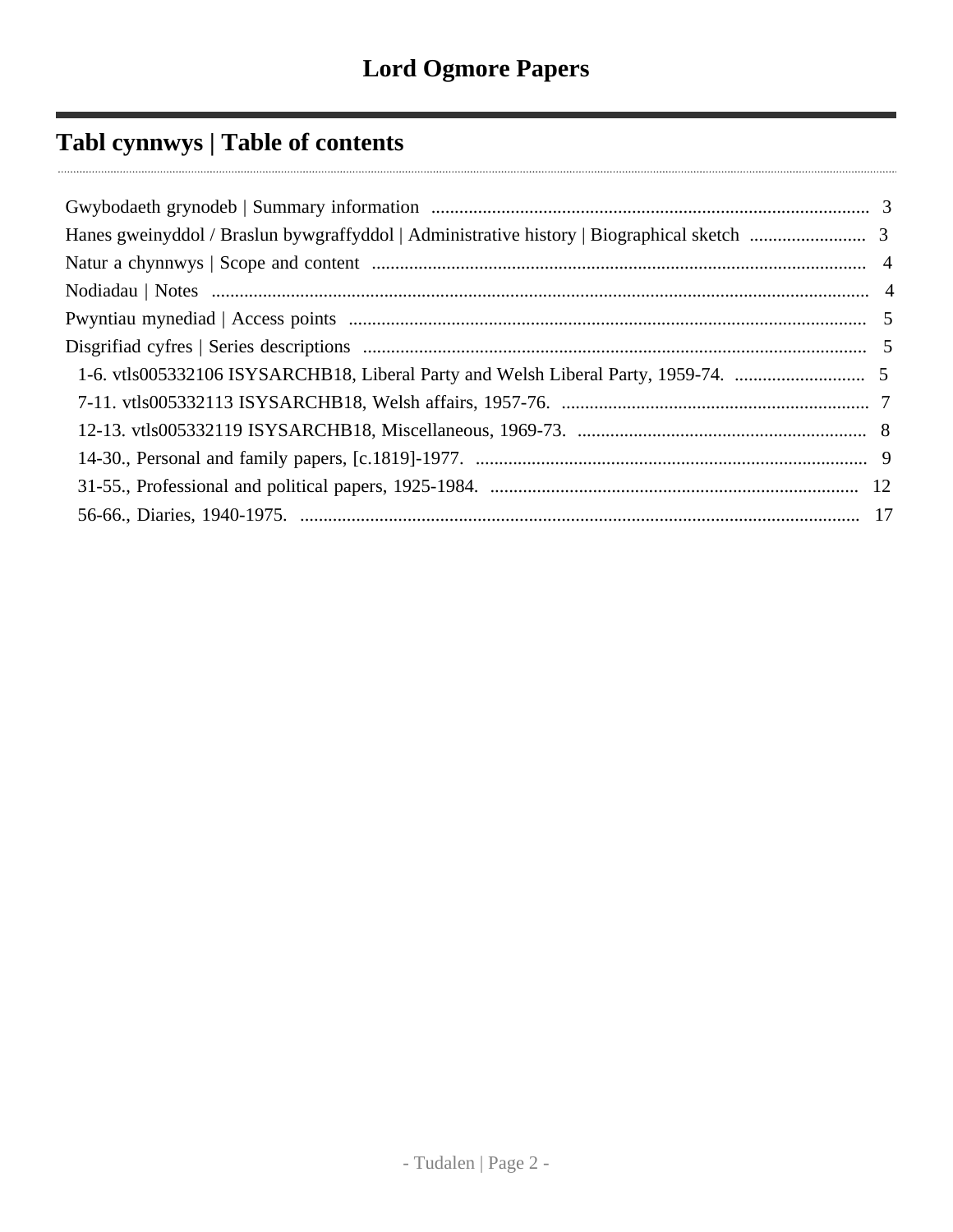## <span id="page-2-0"></span>**Crynodeb o wybodaeth | Summary of information**

| <b>Lleoliad   Repository:</b>                                                       | Llyfrgell Genedlaethol Cymru = The National Library of Wales                                                          |
|-------------------------------------------------------------------------------------|-----------------------------------------------------------------------------------------------------------------------|
| <b>Teitl   Title:</b>                                                               | Lord Ogmore Papers                                                                                                    |
| Cod cyfeirnod  <br><b>Reference code:</b>                                           | GB 0210 LORORE                                                                                                        |
| Virtua system control<br>number [alternative]:                                      | vtls003844670                                                                                                         |
| Project identifier<br>[alternative]:                                                | <b>ANW</b>                                                                                                            |
| Alma system control<br>number [alternative]:                                        | 99126459702419                                                                                                        |
| <b>Dyddiad</b>   Date:                                                              | c.1819-1984 / (dyddiad creu $\vert$ date of creation)                                                                 |
| Disgrifiad ffisegol  <br><b>Physical description:</b>                               | $0.09$ m3 (10 small boxes).                                                                                           |
| Lleoliad ffisegol  <br><b>Physical location:</b>                                    | ARCH/MSS (GB0210)                                                                                                     |
| <b>Iaith   Language:</b>                                                            | Latin                                                                                                                 |
| Dyddiadau creu,<br>golygu a dileu   Dates<br>of creation, revision<br>and deletion: | The 1989 group was catalogued in NLW, Minor Lists and Summaries<br>1990. The 2014 group was catalogued in March 2016. |
| Nodyn   Note<br>[generalNote]:                                                      | Title supplied from contents of fonds.                                                                                |

# <span id="page-2-1"></span>**Hanes gweinyddol / Braslun bywgraffyddol | Administrative history | Biographical sketch**

#### **Nodyn | Note**

Lord Ogmore (1903-1976), Lieutenant Colonel David Rees Rees-Williams, was a Labour Member of Parliament between 1945 and 1950. In 1959, he joined the Liberal Party and was its President from 1963 until 1964.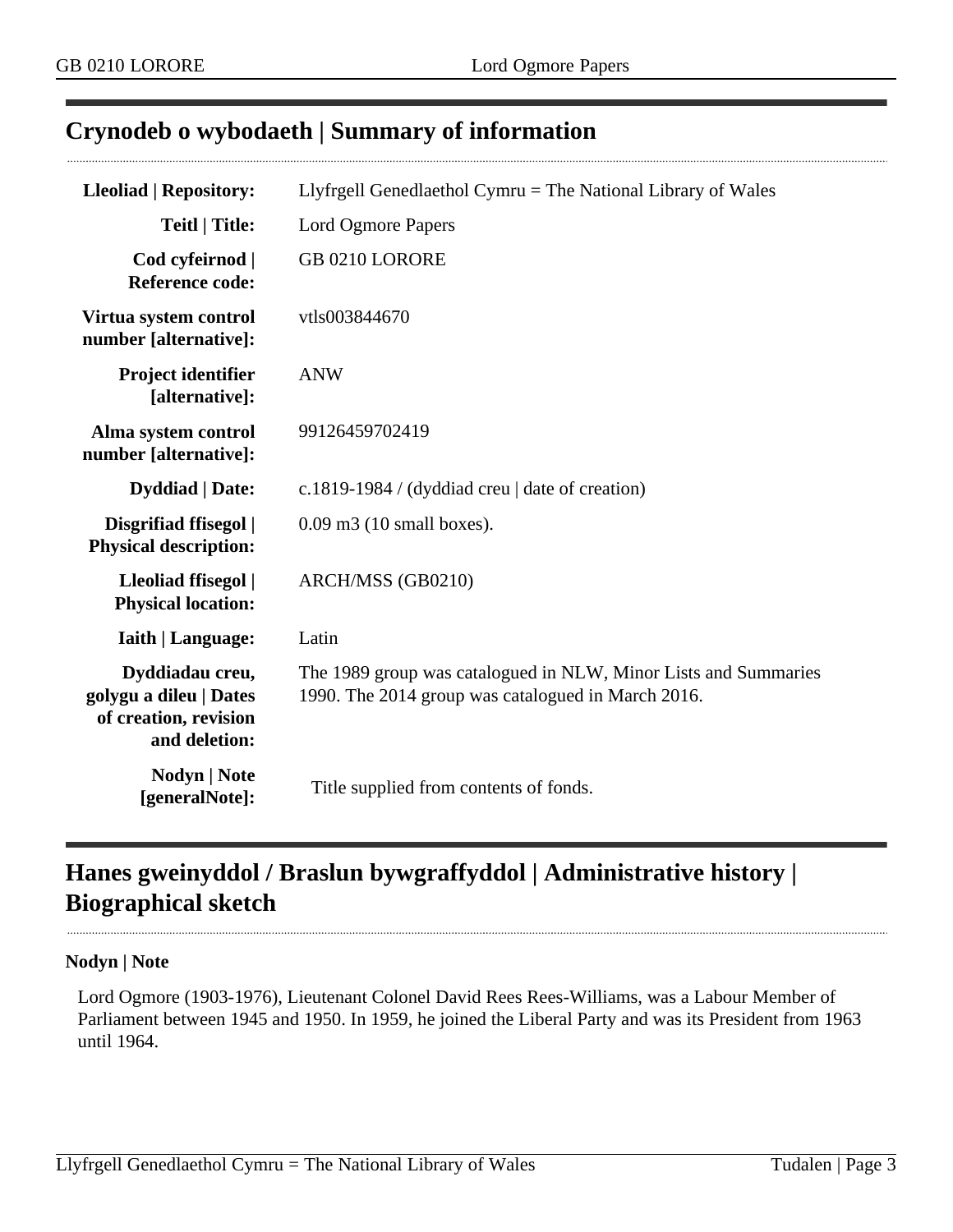# <span id="page-3-0"></span>**Natur a chynnwys | Scope and content**

The 1989 group (no's 1-13) comprises political papers of Lord Ogmore, 1957-1976, mainly relating to party organisation and policy formation, comprising correspondence and other papers concerning the Liberal Party and the Welsh Liberal Party, 1959-1974, Welsh affairs such as devolution, 1957-1976, the investiture of the Prince of Wales, 1969-1973, and various printed political pamphlets. The 2014 group (no's 14-66) comprises family and political papers, including letters to his parent from Penang, 1930-1934, Cabinet Office, Colonial Office and Commonwealth papers relating to various colonies, particularly Sarawak and Burma, 1947-1970, and the investiture of the prince of Wales, 1967-1973.

# <span id="page-3-1"></span>**Nodiadau | Notes**

### **Nodiadau teitl | Title notes**

#### **Ffynhonnell | Immediate source of acquisition**

No's 1-13 were deposited by the 2nd Lord Ogmore, Chiswick, London, in 1989, and converted into a donation by his daughter, Mrs Elizabeth Harris, London, in May 2014. No's 14-66 were donated by Mrs Elizabeth Harris in May 2014.

#### **Trefniant | Arrangement**

The 1989 group is arranged into three series: Liberal Party and Welsh Liberal Party, 1959-1974; Welsh Affairs, 1957-1976; and miscellaneous, 1969-1973. The 2014 group is also arranged into three series: personal and family papers, c.1819-1977; professional and political papers, 1925-1984; and diaries, 1947-1975.

#### **Cyfyngiadau ar fynediad | Restrictions on access**

Lord Ogmore's draft autobiography (no. 27) is under embargo pending publication by his daughter (Freedom of Information Act 2000, Exemption s.22); review Jan. 2020 (date of donation plus five years).

Readers consulting modern papers in the National Library of Wales are required to sign the 'Modern papers - data protection' form.

#### **Amodau rheoli defnydd | Conditions governing use**

Usual copyright regulations apply.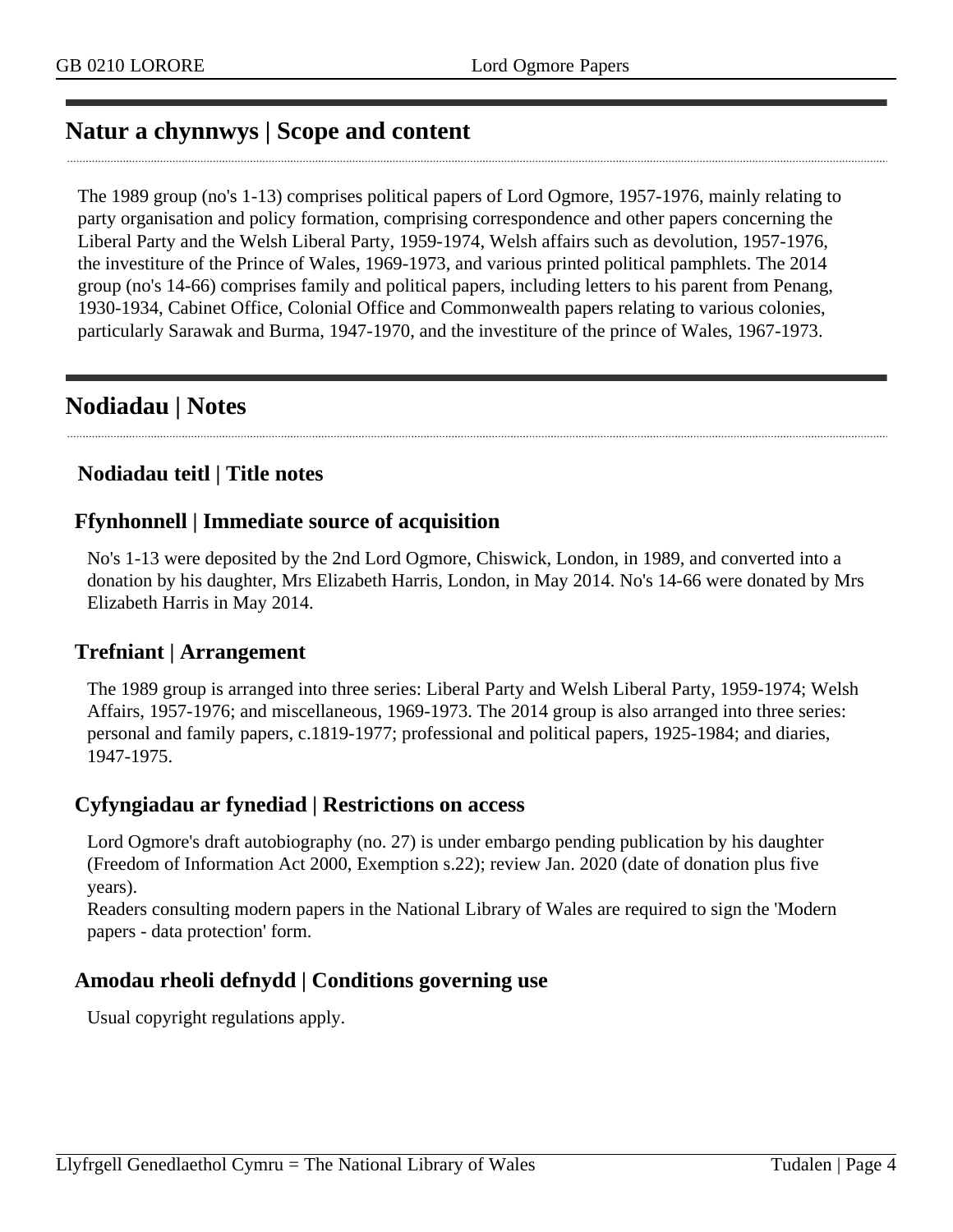#### **Rhestrau cymorth | Finding aids**

A hard copy of the catalogue (1989 group) is available in NLW, Minor Lists and Summaries 1990, pp. 61-62.

#### **Disgrifiadau deunydd | Related material**

Two wedding photographs, 1930, a press photograph of the first British general court in Berlin (Rees-Williams presiding), 1945, and a packet of photographs and negatives (Ernest Carver, The Ruskin Art Studio, Bridgend, photographic artist) in the 2014 group were transferred to NLW photographic collection (acc. 99636721802419, 23 March 2016) and are now in NLW Photograph Book 5732(b). An unpublished memoir by Lord Ogmore, entitled 'The Dedication of a Prince', being an account of the Investiture of HRH Prince Charles at Caernarfon Castle, 1969, is held at NLW Facs 621, and is probably a further copy of no's 54-55.

#### **Ychwanegiadau | Accruals**

Accruals are not expected.

#### **Nodiadau eraill | Other notes**

• **Dynodwr sefydliad | Institution identifier**: Llyfrgell Genedlaethol Cymru = The National Library of Wales

## <span id="page-4-0"></span>**Pwyntiau mynediad | Access points**

- Welsh Liberal Party -- Records and correspondence.
- Liberal Party (Great Britain)
- Welsh Liberal Party.
- Labour Party (Great Britain)
- Rees-Williams, David Rees, 1903-1976 -- Archives. (pwnc) | (subject)
- Rees-Williams, David Rees, 1903-1976 (pwnc) | (subject)
- Decentralization in government -- Wales. (pwnc) | (subject)

# <span id="page-4-1"></span>**Disgrifiad cyfres | Series descriptions**

### <span id="page-4-2"></span>**Cyfres | Series 1-6. vtls005332106 ISYSARCHB18: Liberal Party and Welsh Liberal Party**

Dyddiad | Date: 1959-74. (dyddiad creu) | (date of creation)

Disgrifiad ffisegol | Physical description: 6 files.

Lleoliad ffisegol | Physical location: ARCH/MSS (GB0210)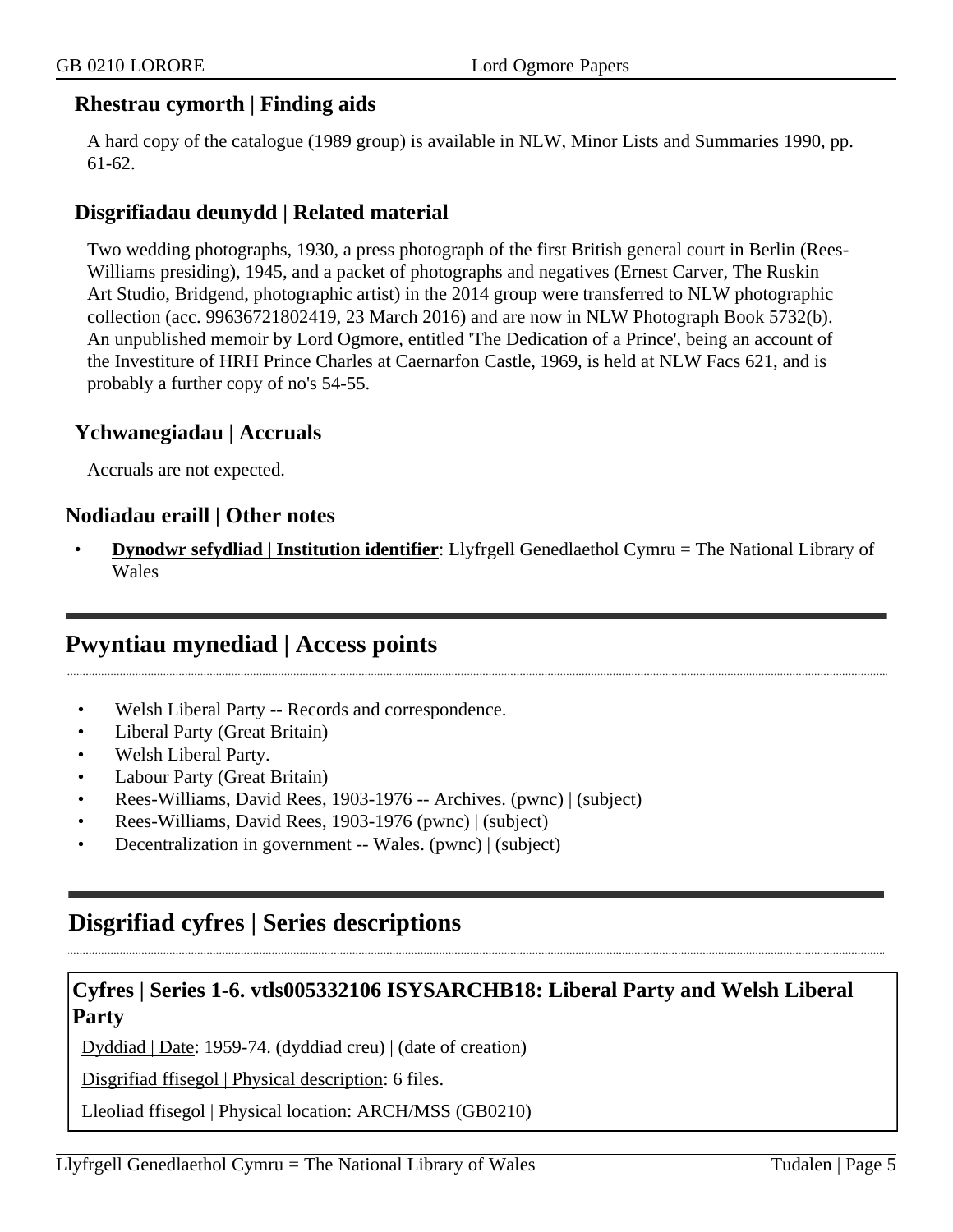GB 0210 LORORE Lord Ogmore Papers

## Nodyn | Note [generalNote]:

#### Preferred citation: 1-6.

| FFeil / rhestr eitemau   File / item list |                                                                                                                                                                                                                                                                                                                                                                                          |                   |                                               |  |
|-------------------------------------------|------------------------------------------------------------------------------------------------------------------------------------------------------------------------------------------------------------------------------------------------------------------------------------------------------------------------------------------------------------------------------------------|-------------------|-----------------------------------------------|--|
| Cod cyfeirnod  <br>Reference code         | Teitl   Title                                                                                                                                                                                                                                                                                                                                                                            | Dyddiadau   Dates | Disgrifiad ffisegol   Physical<br>description |  |
| 1. vtls005332107<br>ISYSARCHB18           | File - Correspondence, 1959-61,                                                                                                                                                                                                                                                                                                                                                          | 1959-1961.        |                                               |  |
|                                           | Natur a chynnwys / Scope and content:                                                                                                                                                                                                                                                                                                                                                    |                   |                                               |  |
|                                           | Correspondence, 1959-61, including letters from: Lord Rea, Glyn Tegai Hughes, Moses Griffith, Jeremy<br>Thorpe MP, Donald [Wade] MP, Jo Grimond MP, Patrick Lort-Phillips and G W Madoc Jones.                                                                                                                                                                                           |                   |                                               |  |
|                                           | Nodyn   Note [generalNote]:                                                                                                                                                                                                                                                                                                                                                              |                   |                                               |  |
|                                           | Preferred citation: 1.                                                                                                                                                                                                                                                                                                                                                                   |                   |                                               |  |
|                                           | Lleoliad ffisegol   Physical location:                                                                                                                                                                                                                                                                                                                                                   |                   |                                               |  |
|                                           | ARCH/MSS (GB0210)                                                                                                                                                                                                                                                                                                                                                                        |                   |                                               |  |
| 2. vtls005332108<br>ISYSARCHB18           | File - Correspondence and papers, 1962-64,                                                                                                                                                                                                                                                                                                                                               | 1962-1964.        |                                               |  |
|                                           | Natur a chynnwys / Scope and content:                                                                                                                                                                                                                                                                                                                                                    |                   |                                               |  |
|                                           | Correspondence and papers, 1962-64, including letters from: Emlyn Hooson MP, Jo Grimond MP,<br>Enid Lakeman (Electoral Reform Society), Frank [Lord] Byers, Lord Dilhorne, Basil Wigoder, Patrick<br>Kemmis and Mark Bonham Carter.                                                                                                                                                      |                   |                                               |  |
|                                           | Nodyn   Note [generalNote]:                                                                                                                                                                                                                                                                                                                                                              |                   |                                               |  |
|                                           | Preferred citation: 2.                                                                                                                                                                                                                                                                                                                                                                   |                   |                                               |  |
|                                           | Lleoliad ffisegol   Physical location:                                                                                                                                                                                                                                                                                                                                                   |                   |                                               |  |
|                                           | ARCH/MSS (GB0210)                                                                                                                                                                                                                                                                                                                                                                        |                   |                                               |  |
| 3. vtls005332109<br>ISYSARCHB18           | File - Correspondence, 1962-66,                                                                                                                                                                                                                                                                                                                                                          | 1962-1966.        |                                               |  |
|                                           | Natur a chynnwys / Scope and content:                                                                                                                                                                                                                                                                                                                                                    |                   |                                               |  |
|                                           | Correspondence, 1962-66, including letters from: Jo Grimond MP, Michael Meadowcroft, Jennie Gibbs,<br>Lord Rea, Jeremy Thorpe MP, Mary Murphy, Lord Byers, Rhys Gerran Lloyd [aft. Lord Lloyd of<br>Kilgerran], Emlyn Hooson MP, Martin Thomas, Edward Davies, David Parry-Jones, Elfyn Lloyd-Morris,<br>Pratap Chitnis and Emlyn Thomas (General Secretary of the Welsh Liberal Party). |                   |                                               |  |
|                                           | Nodyn   Note [generalNote]:                                                                                                                                                                                                                                                                                                                                                              |                   |                                               |  |
|                                           | Preferred citation: 3.                                                                                                                                                                                                                                                                                                                                                                   |                   |                                               |  |
|                                           | Lleoliad ffisegol   Physical location:                                                                                                                                                                                                                                                                                                                                                   |                   |                                               |  |
|                                           | ARCH/MSS (GB0210)                                                                                                                                                                                                                                                                                                                                                                        |                   |                                               |  |
| 4. vtls005332110<br>ISYSARCHB18           | File - Correspondence and papers, 1966-70,                                                                                                                                                                                                                                                                                                                                               | 1966-1970.        |                                               |  |
|                                           | Natur a chynnwys / Scope and content:                                                                                                                                                                                                                                                                                                                                                    |                   |                                               |  |
|                                           | Correspondence and papers, 1966-70, including letters from: Emlyn Hooson MP, Jeremy Thorpe MP,<br>Jennie Gibbs, Michael Meadowcroft, Lord Byers, Mary Murphy, Jo Grimond MP, Lord Rea, Rhys<br>Gerran Lloyd, Edward Davies, Martin Thomas, Pratap Chitnis and Elfyn Lloyd Morris.                                                                                                        |                   |                                               |  |
|                                           | Nodyn   Note [generalNote]:                                                                                                                                                                                                                                                                                                                                                              |                   |                                               |  |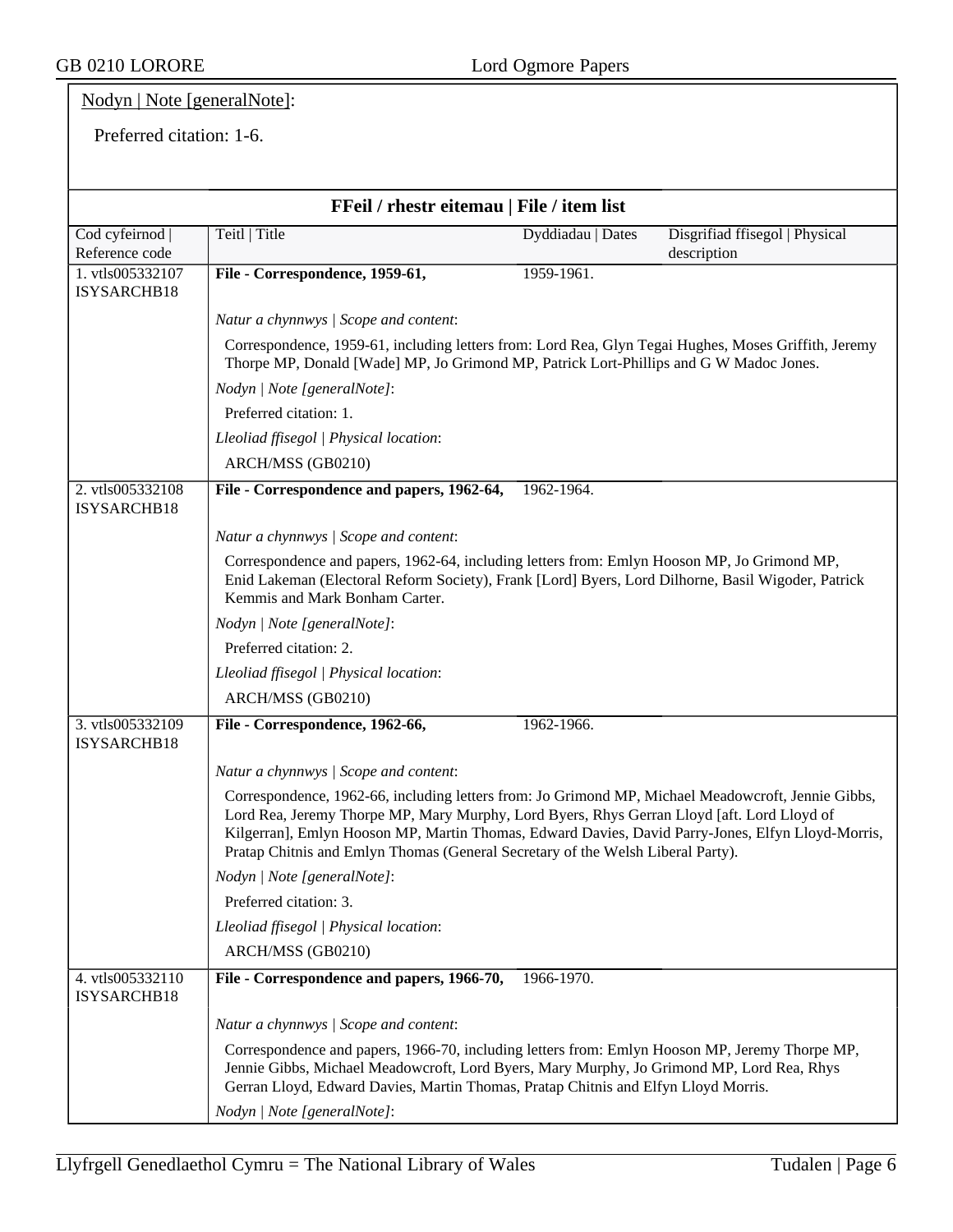<span id="page-6-0"></span>

| GB 0210 LORORE                    |                                                                                                                                                                                                                                                                                                           | Lord Ogmore Papers |                                               |  |
|-----------------------------------|-----------------------------------------------------------------------------------------------------------------------------------------------------------------------------------------------------------------------------------------------------------------------------------------------------------|--------------------|-----------------------------------------------|--|
|                                   | Preferred citation: 4.                                                                                                                                                                                                                                                                                    |                    |                                               |  |
|                                   | Lleoliad ffisegol   Physical location:                                                                                                                                                                                                                                                                    |                    |                                               |  |
|                                   | ARCH/MSS (GB0210)                                                                                                                                                                                                                                                                                         |                    |                                               |  |
| 5. vtls005332111                  | File - Papers relating to the 1970 General                                                                                                                                                                                                                                                                | 1970.              |                                               |  |
| ISYSARCHB18                       | Election,                                                                                                                                                                                                                                                                                                 |                    |                                               |  |
|                                   | Natur a chynnwys / Scope and content:                                                                                                                                                                                                                                                                     |                    |                                               |  |
|                                   | Included are press statements, speech notes, opinion poll results, press cuttings, etc.                                                                                                                                                                                                                   |                    |                                               |  |
|                                   | Nodyn   Note [generalNote]:                                                                                                                                                                                                                                                                               |                    |                                               |  |
|                                   | Preferred citation: 5.                                                                                                                                                                                                                                                                                    |                    |                                               |  |
|                                   | Lleoliad ffisegol   Physical location:                                                                                                                                                                                                                                                                    |                    |                                               |  |
|                                   | ARCH/MSS (GB0210)                                                                                                                                                                                                                                                                                         |                    |                                               |  |
| 6. vtls005332112<br>ISYSARCHB18   | File - Correspondence and papers,                                                                                                                                                                                                                                                                         | 1970-1974.         |                                               |  |
|                                   | Natur a chynnwys / Scope and content:                                                                                                                                                                                                                                                                     |                    |                                               |  |
|                                   | Correspondence and papers, 1970-4, including letters from Jeremy Thorpe MP, Rhys Gerran Lloyd,<br>Emlyn Hooson MP and Geraint Howells.                                                                                                                                                                    |                    |                                               |  |
|                                   | Nodyn   Note [generalNote]:                                                                                                                                                                                                                                                                               |                    |                                               |  |
|                                   | Preferred citation: 6.                                                                                                                                                                                                                                                                                    |                    |                                               |  |
|                                   | Lleoliad ffisegol   Physical location:                                                                                                                                                                                                                                                                    |                    |                                               |  |
|                                   | ARCH/MSS (GB0210)                                                                                                                                                                                                                                                                                         |                    |                                               |  |
|                                   | Cyfres   Series 7-11. vtls005332113 ISYSARCHB18: Welsh affairs                                                                                                                                                                                                                                            |                    |                                               |  |
|                                   | Dyddiad   Date: 1957-76. (dyddiad creu)   (date of creation)                                                                                                                                                                                                                                              |                    |                                               |  |
|                                   | Disgrifiad ffisegol   Physical description: 5 files.                                                                                                                                                                                                                                                      |                    |                                               |  |
|                                   | Lleoliad ffisegol   Physical location: ARCH/MSS (GB0210)                                                                                                                                                                                                                                                  |                    |                                               |  |
| Nodyn   Note [generalNote]:       |                                                                                                                                                                                                                                                                                                           |                    |                                               |  |
| Preferred citation: 7-11.         |                                                                                                                                                                                                                                                                                                           |                    |                                               |  |
|                                   |                                                                                                                                                                                                                                                                                                           |                    |                                               |  |
|                                   |                                                                                                                                                                                                                                                                                                           |                    |                                               |  |
|                                   | FFeil / rhestr eitemau   File / item list                                                                                                                                                                                                                                                                 |                    |                                               |  |
| Cod cyfeirnod  <br>Reference code | Teitl   Title                                                                                                                                                                                                                                                                                             | Dyddiadau   Dates  | Disgrifiad ffisegol   Physical<br>description |  |
| 7. vtls005332114<br>ISYSARCHB18   | File - Correspondence and papers relating<br>to Welsh Affairs, 1957-70,                                                                                                                                                                                                                                   | 1957-1970.         |                                               |  |
|                                   | Natur a chynnwys / Scope and content:                                                                                                                                                                                                                                                                     |                    |                                               |  |
|                                   | Correspondence and papers relating to Welsh Affairs, 1957-70, including letters from: Lord Howick<br>of Glendale, Brian Curvis, Henry Brooke, Sir Cennydd Traherne, Sir Godfrey Llewellyn, William<br>Crawshay, J Idwal Jones MP, Lord Aberdare, Aneirin Talfan Davies, David Prosser and Jac L Williams. |                    |                                               |  |
|                                   | Nodyn   Note [generalNote]:                                                                                                                                                                                                                                                                               |                    |                                               |  |
|                                   | Preferred citation: 7.                                                                                                                                                                                                                                                                                    |                    |                                               |  |
|                                   | Lleoliad ffisegol   Physical location:                                                                                                                                                                                                                                                                    |                    |                                               |  |
|                                   | ARCH/MSS (GB0210)                                                                                                                                                                                                                                                                                         |                    |                                               |  |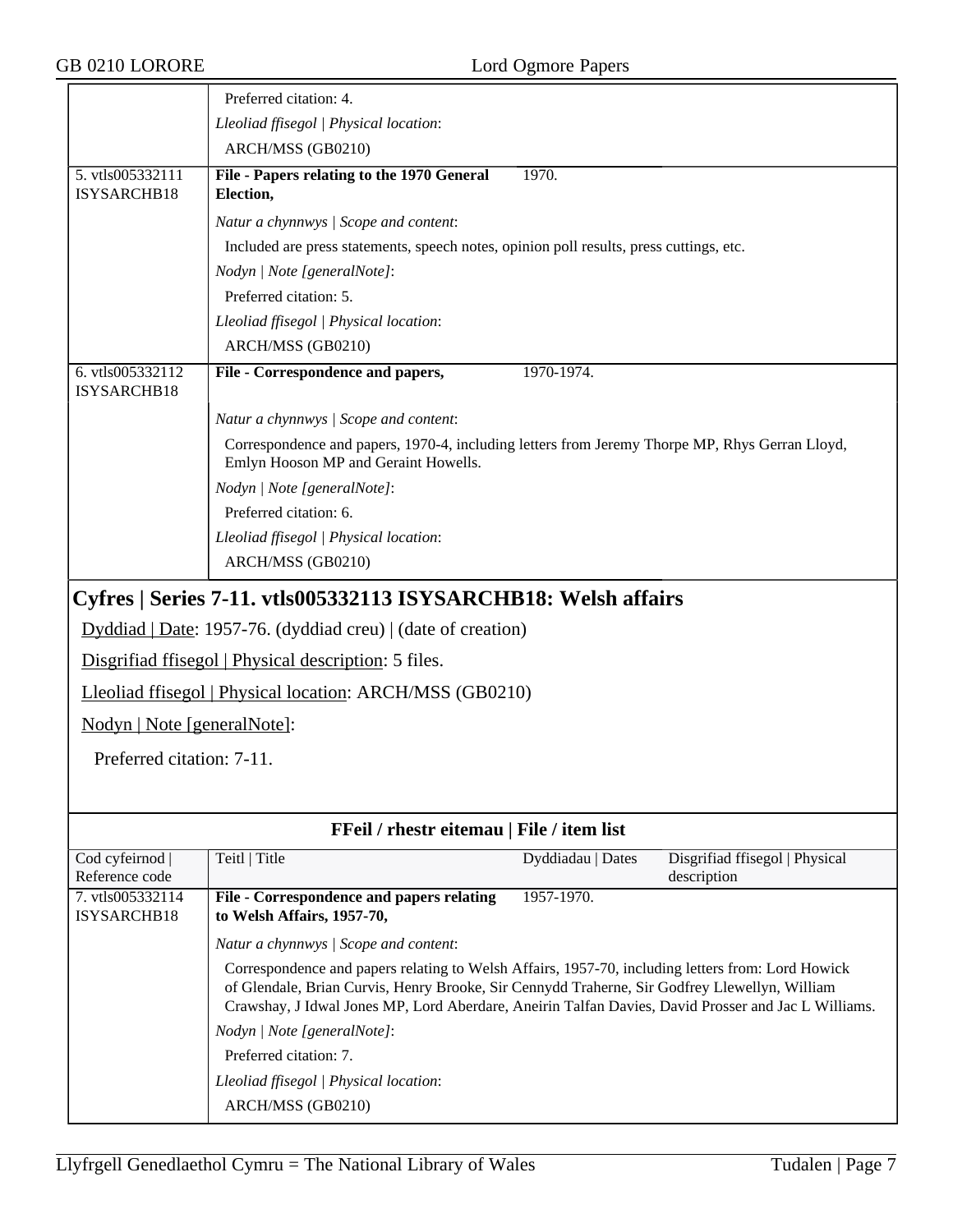<span id="page-7-0"></span>

| <b>GB 0210 LORORE</b>            | Lord Ogmore Papers                                                                                                                                                                                                                                                                                                                                             |
|----------------------------------|----------------------------------------------------------------------------------------------------------------------------------------------------------------------------------------------------------------------------------------------------------------------------------------------------------------------------------------------------------------|
| 8. vtls005332115<br>ISYSARCHB18  | 1970-1976.<br>File - Correspondence and papers relating<br>to Welsh Affairs, 1970-76,                                                                                                                                                                                                                                                                          |
|                                  | Natur a chynnwys / Scope and content:                                                                                                                                                                                                                                                                                                                          |
|                                  | Correspondence and papers relating to Welsh Affairs, 1970-76, including letters from: Peter Thomas,<br>Secretary of State for Wales, Clifford [Jones, Welsh Rugby Union], Lord Henley, Lord Esher, Sir<br>Goronwy Daniel and George Thomas [aft. Viscount Tonypandy].                                                                                          |
|                                  | Nodyn   Note [generalNote]:                                                                                                                                                                                                                                                                                                                                    |
|                                  | Preferred citation: 8.                                                                                                                                                                                                                                                                                                                                         |
|                                  | Lleoliad ffisegol   Physical location:                                                                                                                                                                                                                                                                                                                         |
|                                  | ARCH/MSS (GB0210)                                                                                                                                                                                                                                                                                                                                              |
| 9. vtls005332116<br>ISYSARCHB18  | File - Correspondence and papers relating<br>1967-1975.<br>to Devolution in Wales, 1967-75,                                                                                                                                                                                                                                                                    |
|                                  | Natur a chynnwys / Scope and content:                                                                                                                                                                                                                                                                                                                          |
|                                  | Correspondence and papers relating to Devolution in Wales, 1967-75, including papers concerning<br>the Liberal Party's Government of Wales Bill, 1967. Included are letters from: Emlyn Hooson, Lord<br>Longford, Lord Merthyr, Cledwyn Hughes, Enid Lakeman, Jeremy Thorpe, Mary Murphy, David Parry-<br>Jones, Rhys Gerran Lloyd and Colonel Lionel V Evans. |
|                                  | Nodyn   Note [generalNote]:                                                                                                                                                                                                                                                                                                                                    |
|                                  | Preferred citation: 9.                                                                                                                                                                                                                                                                                                                                         |
|                                  | Lleoliad ffisegol   Physical location:                                                                                                                                                                                                                                                                                                                         |
|                                  | ARCH/MSS (GB0210)                                                                                                                                                                                                                                                                                                                                              |
| 10. vtls005332117<br>ISYSARCHB18 | 1969-1974.<br>File - Correspondence and papers relating<br>to the Commission on the Constitution,<br>1969-74,                                                                                                                                                                                                                                                  |
|                                  | Natur a chynnwys / Scope and content:                                                                                                                                                                                                                                                                                                                          |
|                                  | Correspondence and papers relating to the Commission on the Constitution, 1969-74, including letters<br>from: John Morris, Secretary of State for Wales, and Emlyn Thomas.                                                                                                                                                                                     |
|                                  | Nodyn   Note [generalNote]:                                                                                                                                                                                                                                                                                                                                    |
|                                  | Preferred citation: 10.                                                                                                                                                                                                                                                                                                                                        |
|                                  | Lleoliad ffisegol   Physical location:                                                                                                                                                                                                                                                                                                                         |
|                                  | ARCH/MSS (GB0210)                                                                                                                                                                                                                                                                                                                                              |
| 11. vtls005332118<br>ISYSARCHB18 | 1970-1972.<br>File - Correspondence and papers relating<br>to Wales and the European Economic<br>Community,                                                                                                                                                                                                                                                    |
|                                  | Natur a chynnwys / Scope and content:                                                                                                                                                                                                                                                                                                                          |
|                                  | Correspondence and papers relating to Wales and the European Economic Community (including<br>the Common Market Safeguards Campaign), 1970-72. Included are letters from: Rhys Gerran Lloyd,<br>Douglas Jay, Jeremy Thorpe MP and Peter Bessell MP.                                                                                                            |
|                                  | Nodyn   Note [generalNote]:                                                                                                                                                                                                                                                                                                                                    |
|                                  | Preferred citation: 11.                                                                                                                                                                                                                                                                                                                                        |
|                                  | Lleoliad ffisegol   Physical location:                                                                                                                                                                                                                                                                                                                         |
|                                  | ARCH/MSS (GB0210)                                                                                                                                                                                                                                                                                                                                              |
|                                  | Cyfres   Series 12-13. vtls005332119 ISYSARCHB18: Miscellaneous                                                                                                                                                                                                                                                                                                |
|                                  | Dyddiad   Date: 1969-73. (dyddiad creu)   (date of creation)                                                                                                                                                                                                                                                                                                   |
|                                  |                                                                                                                                                                                                                                                                                                                                                                |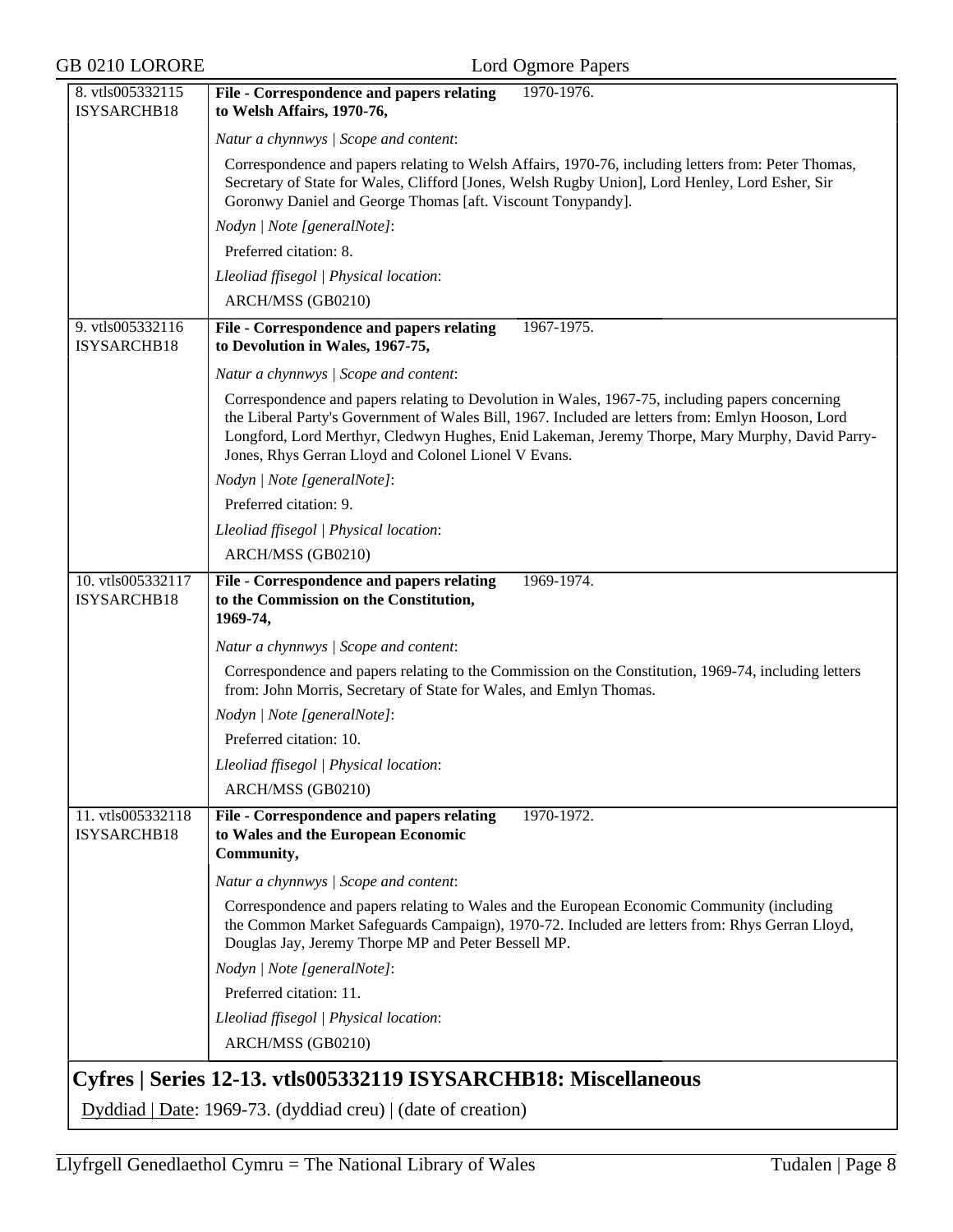Disgrifiad ffisegol | Physical description: 2 files.

Lleoliad ffisegol | Physical location: ARCH/MSS (GB0210)

Nodyn | Note [generalNote]:

Preferred citation: 12-13.

<span id="page-8-0"></span>

|                                   | FFeil / rhestr eitemau   File / item list                                                                                                                                                                                                                                                                                                                                                                                                                                                                                                             |                   |                                               |
|-----------------------------------|-------------------------------------------------------------------------------------------------------------------------------------------------------------------------------------------------------------------------------------------------------------------------------------------------------------------------------------------------------------------------------------------------------------------------------------------------------------------------------------------------------------------------------------------------------|-------------------|-----------------------------------------------|
| Cod cyfeirnod<br>Reference code   | Teitl   Title                                                                                                                                                                                                                                                                                                                                                                                                                                                                                                                                         | Dyddiadau   Dates | Disgrifiad ffisegol   Physical<br>description |
| 12. vtls005332120<br>ISYSARCHB18  | File - Correspondence and papers relating<br>to the Investiture Committee, 1969, and to<br>Lord Ogmore's unpublished memoir 'The<br>Dedication of a Prince' ,                                                                                                                                                                                                                                                                                                                                                                                         | 1969-1973.        |                                               |
|                                   | Natur a chynnwys / Scope and content:                                                                                                                                                                                                                                                                                                                                                                                                                                                                                                                 |                   |                                               |
|                                   | Correspondence and papers relating to the Investiture Committee, 1969, and to Lord Ogmore's<br>unpublished memoir 'The Dedication of a Prince', 1973 [see NLW Facs 621].                                                                                                                                                                                                                                                                                                                                                                              |                   |                                               |
|                                   | Nodyn   Note [generalNote]:                                                                                                                                                                                                                                                                                                                                                                                                                                                                                                                           |                   |                                               |
|                                   | Preferred citation: 12.                                                                                                                                                                                                                                                                                                                                                                                                                                                                                                                               |                   |                                               |
|                                   | Lleoliad ffisegol   Physical location:                                                                                                                                                                                                                                                                                                                                                                                                                                                                                                                |                   |                                               |
|                                   | ARCH/MSS (GB0210)                                                                                                                                                                                                                                                                                                                                                                                                                                                                                                                                     |                   |                                               |
| 13. vtls005332121<br>ISYSARCHB18  | File - Miscellaneous printed material,<br>mainly Liberal Party pamphlets and<br>leaflets,                                                                                                                                                                                                                                                                                                                                                                                                                                                             | $[c. 1970]$ .     |                                               |
|                                   | Nodyn   Note [generalNote]:                                                                                                                                                                                                                                                                                                                                                                                                                                                                                                                           |                   |                                               |
|                                   | Preferred citation: 13.                                                                                                                                                                                                                                                                                                                                                                                                                                                                                                                               |                   |                                               |
|                                   | Lleoliad ffisegol   Physical location:                                                                                                                                                                                                                                                                                                                                                                                                                                                                                                                |                   |                                               |
|                                   | ARCH/MSS (GB0210)                                                                                                                                                                                                                                                                                                                                                                                                                                                                                                                                     |                   |                                               |
|                                   | Cyfres   Series 14-30.: Personal and family papers                                                                                                                                                                                                                                                                                                                                                                                                                                                                                                    |                   |                                               |
|                                   | Dyddiad   Date: [c.1819]-1977. (dyddiad creu)   (date of creation)                                                                                                                                                                                                                                                                                                                                                                                                                                                                                    |                   |                                               |
|                                   | Disgrifiad ffisegol   Physical description: 9 folders, 8 envelopes, 1 item.                                                                                                                                                                                                                                                                                                                                                                                                                                                                           |                   |                                               |
|                                   | Lleoliad ffisegol   Physical location: 7500000=ARCH/MSS (GB0210)                                                                                                                                                                                                                                                                                                                                                                                                                                                                                      |                   |                                               |
|                                   | FFeil / rhestr eitemau   File / item list                                                                                                                                                                                                                                                                                                                                                                                                                                                                                                             |                   |                                               |
| Cod cyfeirnod  <br>Reference code | Teitl   Title                                                                                                                                                                                                                                                                                                                                                                                                                                                                                                                                         | Dyddiadau   Dates | Disgrifiad ffisegol   Physical<br>description |
| 14.                               | $Ffeil = file - Petition$                                                                                                                                                                                                                                                                                                                                                                                                                                                                                                                             | $[c.1819]$ .      | 1 item.                                       |
|                                   | Natur a chynnwys / Scope and content:                                                                                                                                                                                                                                                                                                                                                                                                                                                                                                                 |                   |                                               |
|                                   | Petition (39 names) by the "cultivators of the soil and growers of wool" in the hundred of Newcastle, co.<br>Glam., to the House of Commons, protesting against the importation of 26,799,367 bushels of foreign<br>corn in 1818, duty free, and of 13 million pounds of foreign wool in three quarters of a year, at a duty of<br>a halfpenny and a fraction per pound, when the petitioners are paying probably 30% taxes on everything<br>they can grow. They pray for a committee of inquiry, and duties on the imports to bring their cost up to |                   |                                               |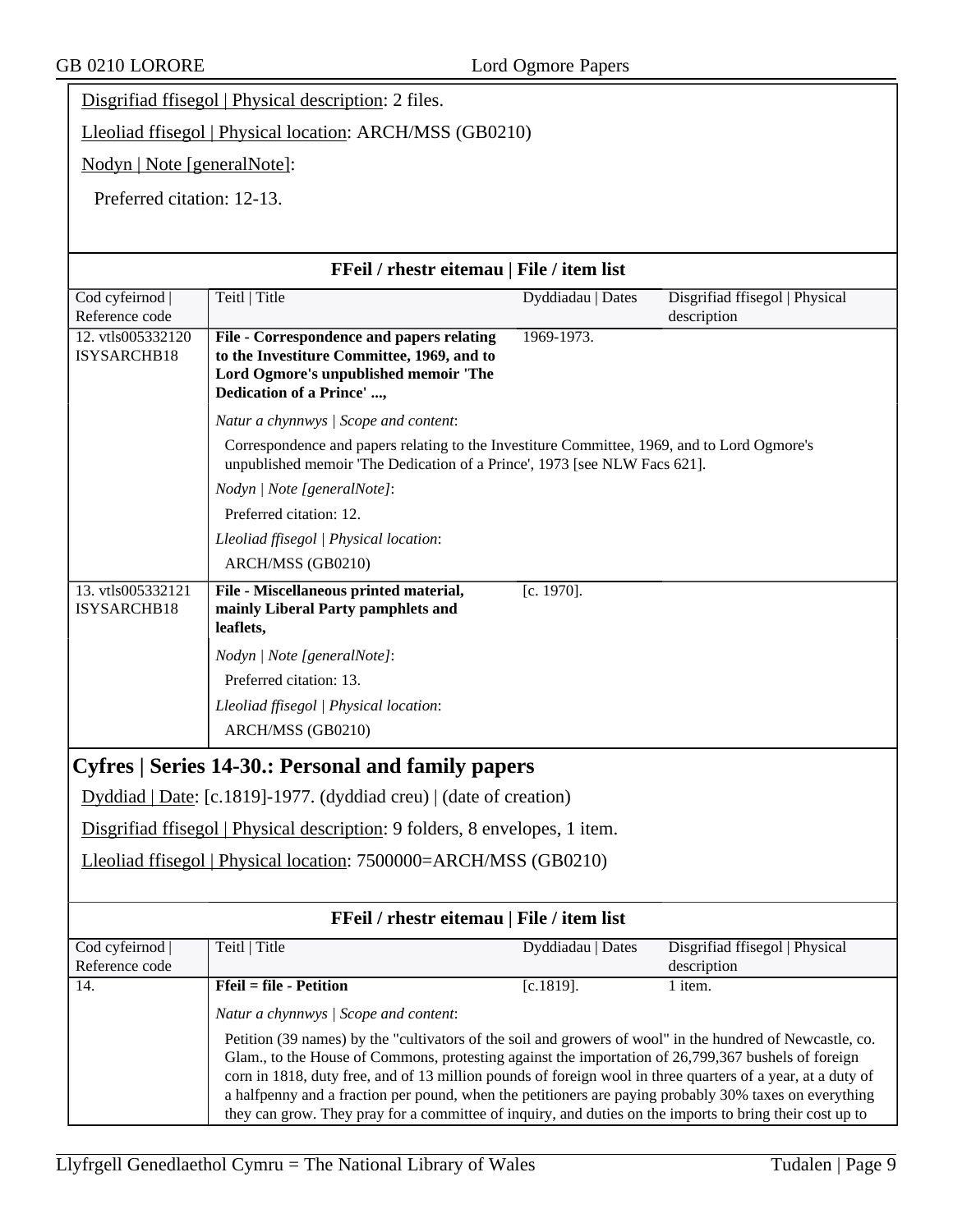| GB 0210 LORORE | Lord Ogmore Papers                                                                                                                                                                                                                                                                                                                                                                                                                                                                                                                                                                                                                                                                                                                                                                                                                                                                                                                                                                                                                                                                                                                                                                                                                                                                                                                                                                                                                                                          |  |  |
|----------------|-----------------------------------------------------------------------------------------------------------------------------------------------------------------------------------------------------------------------------------------------------------------------------------------------------------------------------------------------------------------------------------------------------------------------------------------------------------------------------------------------------------------------------------------------------------------------------------------------------------------------------------------------------------------------------------------------------------------------------------------------------------------------------------------------------------------------------------------------------------------------------------------------------------------------------------------------------------------------------------------------------------------------------------------------------------------------------------------------------------------------------------------------------------------------------------------------------------------------------------------------------------------------------------------------------------------------------------------------------------------------------------------------------------------------------------------------------------------------------|--|--|
|                | that of "the productions of the soil of the United Kingdom". Several of the signatories have the first name<br>or the family name/patronymic 'David', Lord Ogmore's mother's maiden name.                                                                                                                                                                                                                                                                                                                                                                                                                                                                                                                                                                                                                                                                                                                                                                                                                                                                                                                                                                                                                                                                                                                                                                                                                                                                                   |  |  |
|                | Lleoliad ffisegol   Physical location:<br>7500000=ARCH/MSS (GB0210)                                                                                                                                                                                                                                                                                                                                                                                                                                                                                                                                                                                                                                                                                                                                                                                                                                                                                                                                                                                                                                                                                                                                                                                                                                                                                                                                                                                                         |  |  |
| 15.            | <b>Ffeil = file - Newspaper cuttings</b><br>1924-1976.<br>1 envelope (8 items).                                                                                                                                                                                                                                                                                                                                                                                                                                                                                                                                                                                                                                                                                                                                                                                                                                                                                                                                                                                                                                                                                                                                                                                                                                                                                                                                                                                             |  |  |
|                | Natur a chynnwys / Scope and content:                                                                                                                                                                                                                                                                                                                                                                                                                                                                                                                                                                                                                                                                                                                                                                                                                                                                                                                                                                                                                                                                                                                                                                                                                                                                                                                                                                                                                                       |  |  |
|                | Newspaper cuttings of articles by or relating to D. Rees Williams, mainly undated.                                                                                                                                                                                                                                                                                                                                                                                                                                                                                                                                                                                                                                                                                                                                                                                                                                                                                                                                                                                                                                                                                                                                                                                                                                                                                                                                                                                          |  |  |
|                | Lleoliad ffisegol   Physical location:                                                                                                                                                                                                                                                                                                                                                                                                                                                                                                                                                                                                                                                                                                                                                                                                                                                                                                                                                                                                                                                                                                                                                                                                                                                                                                                                                                                                                                      |  |  |
|                | 7500000=ARCH/MSS (GB0210)                                                                                                                                                                                                                                                                                                                                                                                                                                                                                                                                                                                                                                                                                                                                                                                                                                                                                                                                                                                                                                                                                                                                                                                                                                                                                                                                                                                                                                                   |  |  |
| 16.            | <b>Ffeil = file - Letters</b><br>1930, Aug.-Dec.<br>1 folder $(1 \text{ cm.})$ .                                                                                                                                                                                                                                                                                                                                                                                                                                                                                                                                                                                                                                                                                                                                                                                                                                                                                                                                                                                                                                                                                                                                                                                                                                                                                                                                                                                            |  |  |
|                |                                                                                                                                                                                                                                                                                                                                                                                                                                                                                                                                                                                                                                                                                                                                                                                                                                                                                                                                                                                                                                                                                                                                                                                                                                                                                                                                                                                                                                                                             |  |  |
|                | Natur a chynnwys / Scope and content:                                                                                                                                                                                                                                                                                                                                                                                                                                                                                                                                                                                                                                                                                                                                                                                                                                                                                                                                                                                                                                                                                                                                                                                                                                                                                                                                                                                                                                       |  |  |
|                | Original file of letters from David to his parents, including on headed notepaper from the Adelphi<br>Hotel, London (Aug.), P & O. S. N. Co., S. S. (Sept.-Oct), and Runnymede Hotel, Penang (Oct.), and<br>thereafter with the forwarding address c/o Messrs Adams & Allen, Beach Street, Penang S. S. [=Straits<br>Settlements].                                                                                                                                                                                                                                                                                                                                                                                                                                                                                                                                                                                                                                                                                                                                                                                                                                                                                                                                                                                                                                                                                                                                          |  |  |
|                | Lleoliad ffisegol   Physical location:                                                                                                                                                                                                                                                                                                                                                                                                                                                                                                                                                                                                                                                                                                                                                                                                                                                                                                                                                                                                                                                                                                                                                                                                                                                                                                                                                                                                                                      |  |  |
|                | 7500000=ARCH/MSS (GB0210)                                                                                                                                                                                                                                                                                                                                                                                                                                                                                                                                                                                                                                                                                                                                                                                                                                                                                                                                                                                                                                                                                                                                                                                                                                                                                                                                                                                                                                                   |  |  |
| 17.            | Ffeil = file - Miscellaneous papers<br>1930-1946.<br>1 envelope (5 items).                                                                                                                                                                                                                                                                                                                                                                                                                                                                                                                                                                                                                                                                                                                                                                                                                                                                                                                                                                                                                                                                                                                                                                                                                                                                                                                                                                                                  |  |  |
|                | Natur a chynnwys / Scope and content:                                                                                                                                                                                                                                                                                                                                                                                                                                                                                                                                                                                                                                                                                                                                                                                                                                                                                                                                                                                                                                                                                                                                                                                                                                                                                                                                                                                                                                       |  |  |
|                | Miscellaneous papers, including letters of administration of Tabitha Hopkins of Shop Farm, St Brides<br>Major, co. Glam., d. 28 April 1930, granted to David Rees Williams as attorney of Edward Hopkins,<br>now in the state of Alberta, Canada, brother of the intestate, 1930; a memorandum entitled 'Road signs &<br>markings', listing [gipsy?] signs including 'A kind lady lives here', 'Tell the sob stuff', 'Beware of the dog'<br>and 'Churchy', written on a page of Naval Message paper (form S.1320c, rev. Oct. 1935); an autograph<br>poem, 'An ode to Miss Cxxx Mxxxxx' about the working day of Volunteer Skinner, signed and dated by<br>David Rees Williams, Sept. 1939; a letter (in French) from Paul [Denreulenacry?], Civil Affairs Belgium,<br>41 Eaton Square, London, to 'Mon Major & cher Professeur', [1940x1946?]; and a signed poem (in<br>French) 'Au Colonel Williams et Madame, ode de la France', 1946.                                                                                                                                                                                                                                                                                                                                                                                                                                                                                                                                    |  |  |
|                | Lleoliad ffisegol   Physical location:                                                                                                                                                                                                                                                                                                                                                                                                                                                                                                                                                                                                                                                                                                                                                                                                                                                                                                                                                                                                                                                                                                                                                                                                                                                                                                                                                                                                                                      |  |  |
|                | 7500000=ARCH/MSS (GB0210)                                                                                                                                                                                                                                                                                                                                                                                                                                                                                                                                                                                                                                                                                                                                                                                                                                                                                                                                                                                                                                                                                                                                                                                                                                                                                                                                                                                                                                                   |  |  |
| 18.            | Ffeil = file - Family history papers<br>1930-1973.<br>1 envelope $(1 \text{ cm.})$ .                                                                                                                                                                                                                                                                                                                                                                                                                                                                                                                                                                                                                                                                                                                                                                                                                                                                                                                                                                                                                                                                                                                                                                                                                                                                                                                                                                                        |  |  |
|                | Natur a chynnwys / Scope and content:                                                                                                                                                                                                                                                                                                                                                                                                                                                                                                                                                                                                                                                                                                                                                                                                                                                                                                                                                                                                                                                                                                                                                                                                                                                                                                                                                                                                                                       |  |  |
|                | 'Record of the David family and of the families with which it is intermarried' (typescript, 27 pp., signed<br>David Rees Williams, Garth Celyn, Bridgend, 1930); a tracing of the arms of Richard David, bishop of<br>St Davids, copied from the 16th cent. Cardiff Library Heraldic MS 34, n.d.; a heraldic achievement on<br>tracing paper, the arms including three [boars' or dogs'?] heads on a bend, the crest includes a collared<br>dove holding a twig, and the motto is 'Ffyddlon hyd angau' ('Faithful to death'), n.d.; and drawings of<br>two achievements (named 'David' and 'David/Gamage') and two shields of arms on tracing paper, n.d.<br>Also a letter from George Frederick Forsdike, lord mayor of Cardiff, to Miss Connie Wills on behalf<br>of the Save the Children Fund, 1920; a prescription for Mrs J. Wills, 1926; correspondence relating to<br>the title and motto of Baron Ogmore of Bridgend, including with the College of Arms, Bridgend UDC<br>and Ogmore & Garw UDC, June-Sept. 1950; with Burke's Peerage, Jan. 1959; and with the College of<br>Arms relating to registering his descendants with the college, Nov. 1972-March 1973. Also a typescript<br>CV of Lord Ogmore, [c. Aug. 1951]. At the rear of the 'Record of the David family ' is a copy of the<br>Newcastle petition to Parliament (no. 14); several of the signatories have the first name or the family<br>name/patronymic 'David'.<br>Nodyn   Note [generalNote]: |  |  |
|                |                                                                                                                                                                                                                                                                                                                                                                                                                                                                                                                                                                                                                                                                                                                                                                                                                                                                                                                                                                                                                                                                                                                                                                                                                                                                                                                                                                                                                                                                             |  |  |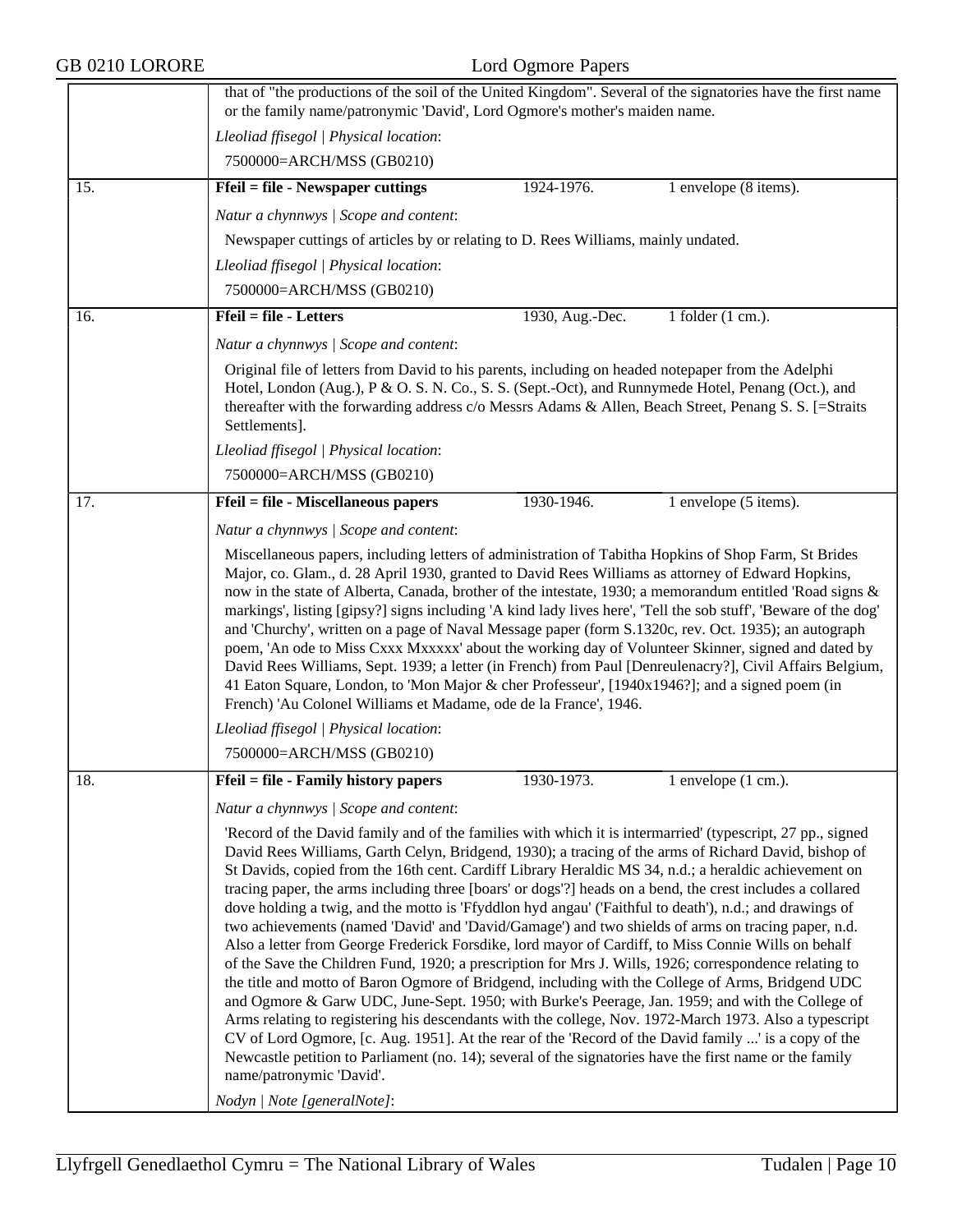## GB 0210 LORORE Lord Ogmore Papers

|     | According to Fairbairn's 'The book of crests', p. 154, the motto 'Ffyddlon hyd angau' and variations on<br>the collared dove crest were shared by Rev. William David, rector of St Fagans, Arthur Evan David, esq.,<br>Evan Edgar David of Fairwater House, Cardiff, esq., JP, Edmund Usher David of Yscallog, Llandaf,<br>esq., Tannatt William Edgeworth David, esq., and William Ontario David, esq. Lord Ogmore's mother's<br>maiden name was Jennet David. |                                                                                                             |                                  |  |  |
|-----|-----------------------------------------------------------------------------------------------------------------------------------------------------------------------------------------------------------------------------------------------------------------------------------------------------------------------------------------------------------------------------------------------------------------------------------------------------------------|-------------------------------------------------------------------------------------------------------------|----------------------------------|--|--|
|     | Lleoliad ffisegol   Physical location:                                                                                                                                                                                                                                                                                                                                                                                                                          |                                                                                                             |                                  |  |  |
|     | 7500000=ARCH/MSS (GB0210)                                                                                                                                                                                                                                                                                                                                                                                                                                       |                                                                                                             |                                  |  |  |
| 19. | $Ffeil = file - Letters$                                                                                                                                                                                                                                                                                                                                                                                                                                        | 1931, Jan.-Dec.                                                                                             | 1 folder (3 cm.).                |  |  |
|     | Natur a chynnwys / Scope and content:                                                                                                                                                                                                                                                                                                                                                                                                                           |                                                                                                             |                                  |  |  |
|     | Original file of letters, mainly from David, c/o Messrs Adams & Allen, Beach Street, Penang S. S., to his<br>parents.                                                                                                                                                                                                                                                                                                                                           |                                                                                                             |                                  |  |  |
|     | Lleoliad ffisegol   Physical location:                                                                                                                                                                                                                                                                                                                                                                                                                          |                                                                                                             |                                  |  |  |
|     | 7500000=ARCH/MSS (GB0210)                                                                                                                                                                                                                                                                                                                                                                                                                                       |                                                                                                             |                                  |  |  |
| 20. | Ffeil = file - Letters                                                                                                                                                                                                                                                                                                                                                                                                                                          | 1932, Jan.-Dec.                                                                                             | 1 folder $(3 \text{ cm.})$ .     |  |  |
|     | Natur a chynnwys / Scope and content:                                                                                                                                                                                                                                                                                                                                                                                                                           |                                                                                                             |                                  |  |  |
|     | Original file of letters, mainly from David, c/o Messrs Adams & Allen, Beach Street, Penang S. S., to his<br>parents.                                                                                                                                                                                                                                                                                                                                           |                                                                                                             |                                  |  |  |
|     | Lleoliad ffisegol   Physical location:                                                                                                                                                                                                                                                                                                                                                                                                                          |                                                                                                             |                                  |  |  |
|     | 7500000=ARCH/MSS (GB0210)                                                                                                                                                                                                                                                                                                                                                                                                                                       |                                                                                                             |                                  |  |  |
| 21. | Ffeil = file - Letters                                                                                                                                                                                                                                                                                                                                                                                                                                          | 1933, Jan.-Dec.                                                                                             | 1 folder (2 cm.).                |  |  |
|     | Natur a chynnwys / Scope and content:                                                                                                                                                                                                                                                                                                                                                                                                                           |                                                                                                             |                                  |  |  |
|     | Original file of letters, mainly from David, c/o Messrs Adams & Allen, Beach Street, Penang S. S., to his<br>parents.                                                                                                                                                                                                                                                                                                                                           |                                                                                                             |                                  |  |  |
|     | Lleoliad ffisegol   Physical location:                                                                                                                                                                                                                                                                                                                                                                                                                          |                                                                                                             |                                  |  |  |
|     | 7500000=ARCH/MSS (GB0210)                                                                                                                                                                                                                                                                                                                                                                                                                                       |                                                                                                             |                                  |  |  |
| 22. | $Ffeil = file - Letters$                                                                                                                                                                                                                                                                                                                                                                                                                                        | 1934, Jan.-Aug.                                                                                             | 1 folder (1.5 cm.).              |  |  |
|     | Natur a chynnwys / Scope and content:                                                                                                                                                                                                                                                                                                                                                                                                                           |                                                                                                             |                                  |  |  |
|     | Original file of letters from David, c/o Messrs Adams & Allen, Penang S. S., to his parents.                                                                                                                                                                                                                                                                                                                                                                    |                                                                                                             |                                  |  |  |
|     | Lleoliad ffisegol   Physical location:                                                                                                                                                                                                                                                                                                                                                                                                                          |                                                                                                             |                                  |  |  |
|     | 7500000=ARCH/MSS (GB0210)                                                                                                                                                                                                                                                                                                                                                                                                                                       |                                                                                                             |                                  |  |  |
| 23. | Ffeil = file - Printed material                                                                                                                                                                                                                                                                                                                                                                                                                                 | 1944-1950.                                                                                                  | 1 envelope (2 items).            |  |  |
|     | Natur a chynnwys / Scope and content:                                                                                                                                                                                                                                                                                                                                                                                                                           |                                                                                                             |                                  |  |  |
|     |                                                                                                                                                                                                                                                                                                                                                                                                                                                                 |                                                                                                             |                                  |  |  |
|     | Printed material, including The London Gazette, 1 Dec. 1944, containing (p. 5532) notice of the intention<br>of Williams, his wife and children to assume the surname Rees-Williams in lieu of Williams; The<br>London Gazette, 14 July 1950, containing (p. 3622) notice of Lt-Col David Rees William-Rees's barony<br>as Baron Ogmore, of Bridgend in the co. Glam.                                                                                           |                                                                                                             |                                  |  |  |
|     | Lleoliad ffisegol   Physical location:                                                                                                                                                                                                                                                                                                                                                                                                                          |                                                                                                             |                                  |  |  |
|     | 7500000=ARCH/MSS (GB0210)                                                                                                                                                                                                                                                                                                                                                                                                                                       |                                                                                                             |                                  |  |  |
| 24. | Ffeil = file - Letters of congratulation                                                                                                                                                                                                                                                                                                                                                                                                                        | 1950, June.                                                                                                 | 1 envelope $(0.5 \text{ cm.})$ . |  |  |
|     | Natur a chynnwys / Scope and content:                                                                                                                                                                                                                                                                                                                                                                                                                           |                                                                                                             |                                  |  |  |
|     |                                                                                                                                                                                                                                                                                                                                                                                                                                                                 | Original file of letters and telegrams of congratulations to Rees-Williams on his elevation to the peerage. |                                  |  |  |
|     | Lleoliad ffisegol   Physical location:                                                                                                                                                                                                                                                                                                                                                                                                                          |                                                                                                             |                                  |  |  |
|     | 7500000=ARCH/MSS (GB0210)                                                                                                                                                                                                                                                                                                                                                                                                                                       |                                                                                                             |                                  |  |  |
| 25. | Ffeil = file - Letters of congratulation                                                                                                                                                                                                                                                                                                                                                                                                                        | 1950, June.                                                                                                 | 1 envelope $(0.5 \text{ cm.})$ . |  |  |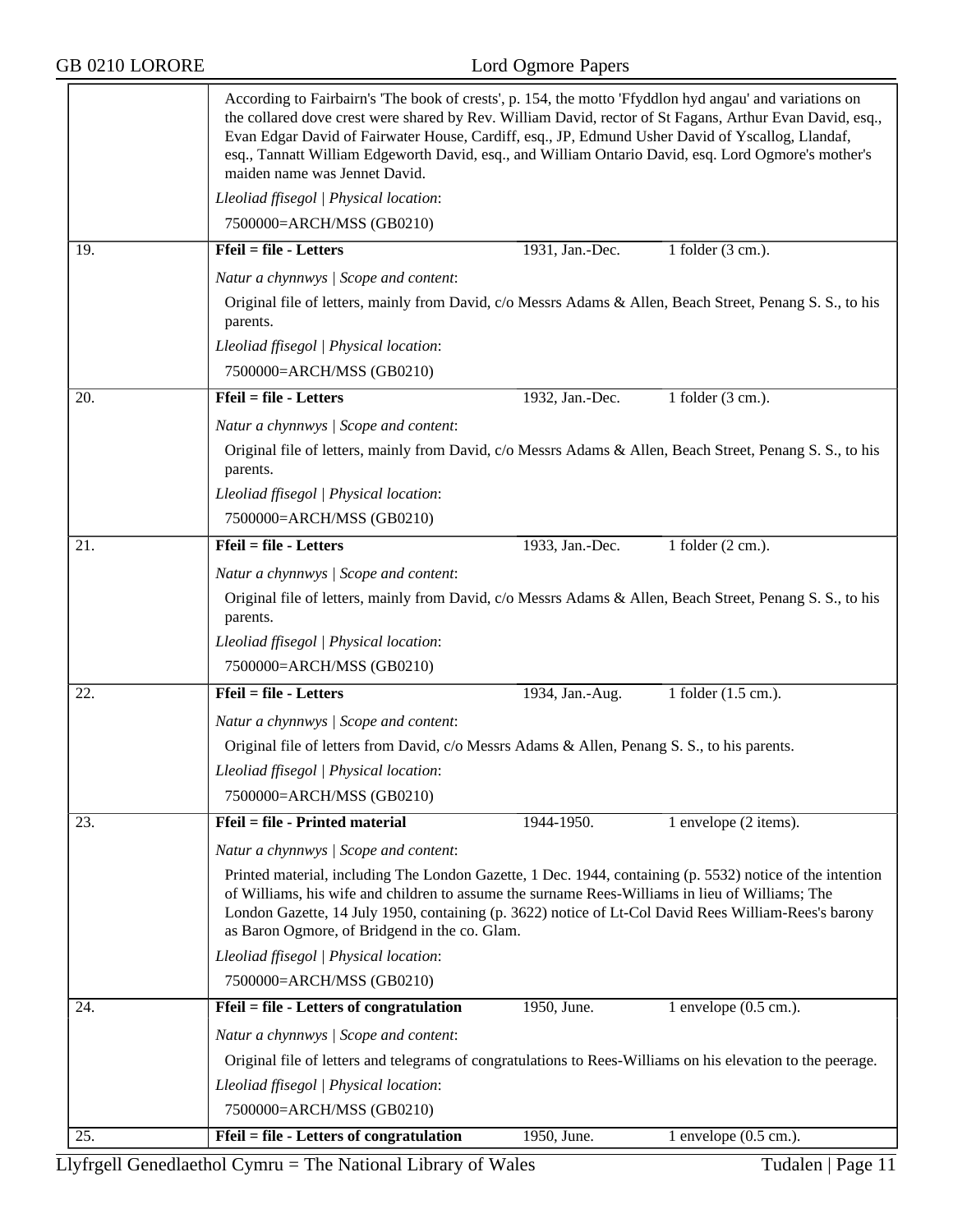$\overline{\phantom{a}}$ 

|     | Natur a chynnwys / Scope and content:                                                                                                                                                                                                                                                                                                                                          |                                                                                                                                                             |                                  |  |  |
|-----|--------------------------------------------------------------------------------------------------------------------------------------------------------------------------------------------------------------------------------------------------------------------------------------------------------------------------------------------------------------------------------|-------------------------------------------------------------------------------------------------------------------------------------------------------------|----------------------------------|--|--|
|     | Original file of letters and telegrams of congratulations to Rees-Williams on his elevation to the peerage.                                                                                                                                                                                                                                                                    |                                                                                                                                                             |                                  |  |  |
|     | Lleoliad ffisegol   Physical location:                                                                                                                                                                                                                                                                                                                                         |                                                                                                                                                             |                                  |  |  |
|     | 7500000=ARCH/MSS (GB0210)                                                                                                                                                                                                                                                                                                                                                      |                                                                                                                                                             |                                  |  |  |
| 26. | Ffeil = file - Letters of congratulation                                                                                                                                                                                                                                                                                                                                       | 1950, June.                                                                                                                                                 | 1 envelope $(0.5 \text{ cm.})$ . |  |  |
|     | Natur a chynnwys / Scope and content:                                                                                                                                                                                                                                                                                                                                          |                                                                                                                                                             |                                  |  |  |
|     | Original file of letters, telegrams and cards of congratulations on Lt-Col D. R. Rees-Williams's elevation<br>to the peerage.                                                                                                                                                                                                                                                  |                                                                                                                                                             |                                  |  |  |
|     | Lleoliad ffisegol   Physical location:                                                                                                                                                                                                                                                                                                                                         |                                                                                                                                                             |                                  |  |  |
|     | 7500000=ARCH/MSS (GB0210)                                                                                                                                                                                                                                                                                                                                                      |                                                                                                                                                             |                                  |  |  |
| 27. | Ffeil = file - Autobiography                                                                                                                                                                                                                                                                                                                                                   | 1960.                                                                                                                                                       | 2 folders (341 numbered pages).  |  |  |
|     | Natur a chynnwys / Scope and content:                                                                                                                                                                                                                                                                                                                                          |                                                                                                                                                             |                                  |  |  |
|     | Typescript autobiography entitled 'The flourishing vine : memoirs of Lord Ogmore'.                                                                                                                                                                                                                                                                                             |                                                                                                                                                             |                                  |  |  |
|     | Lleoliad ffisegol   Physical location:                                                                                                                                                                                                                                                                                                                                         |                                                                                                                                                             |                                  |  |  |
|     | 7500000=ARCH/MSS (GB0210)                                                                                                                                                                                                                                                                                                                                                      |                                                                                                                                                             |                                  |  |  |
| 28. | Ffeil = file - 12 Merton Avenue, Chiswick                                                                                                                                                                                                                                                                                                                                      | 1963-1970.                                                                                                                                                  | 1 folder (1.5 cm.).              |  |  |
|     | Natur a chynnwys / Scope and content:                                                                                                                                                                                                                                                                                                                                          |                                                                                                                                                             |                                  |  |  |
|     | Original file of letters, statements and notes, mainly relating to the purchase of 12 Merton Avenue,<br>Chiswick, by Gwilym R. Rees-Williams (Oct. 1967), and the mortgage with the Property Owners<br>Building Society.                                                                                                                                                       |                                                                                                                                                             |                                  |  |  |
|     | Lleoliad ffisegol   Physical location:                                                                                                                                                                                                                                                                                                                                         |                                                                                                                                                             |                                  |  |  |
|     | 7500000=ARCH/MSS (GB0210)                                                                                                                                                                                                                                                                                                                                                      |                                                                                                                                                             |                                  |  |  |
| 29. | Ffeil = file - Printed religious material                                                                                                                                                                                                                                                                                                                                      | $[c.1965] - 1977.$                                                                                                                                          | 1 envelope (5 items).            |  |  |
|     | Natur a chynnwys / Scope and content:                                                                                                                                                                                                                                                                                                                                          |                                                                                                                                                             |                                  |  |  |
|     | Printed matter, including 'What is a christian?', a verbatim extract of a talk between Michael Ramsey,<br>archbishop of Canterbury, and David Frost, [1960s?]; the Bill, as amended in committee, of the United<br>Reform Church Act 1972; 'Prayers for the work of the YWCA', 1977; and the covenant and rules of<br>Kensington Chapel, [n.d.].                               |                                                                                                                                                             |                                  |  |  |
|     | Nodyn   Note [generalNote]:                                                                                                                                                                                                                                                                                                                                                    |                                                                                                                                                             |                                  |  |  |
|     |                                                                                                                                                                                                                                                                                                                                                                                | Lord and Lady Ogmore were active in the YMCA and YWCA respectively, and Lady Ogmore appears to<br>have been a member of the Croydon United Reformed Church. |                                  |  |  |
|     | Lleoliad ffisegol   Physical location:                                                                                                                                                                                                                                                                                                                                         |                                                                                                                                                             |                                  |  |  |
|     | 7500000=ARCH/MSS (GB0210)                                                                                                                                                                                                                                                                                                                                                      |                                                                                                                                                             |                                  |  |  |
| 30. | Ffeil = file - Letters of condolence                                                                                                                                                                                                                                                                                                                                           | 1976, Sept.                                                                                                                                                 | 1 folder (1.5 cm.).              |  |  |
|     | Natur a chynnwys / Scope and content:                                                                                                                                                                                                                                                                                                                                          |                                                                                                                                                             |                                  |  |  |
|     | Original file of letters of condolence to Connie, lady Ogmore, on the death of Lord Ogmore, including<br>letters from several from various branches of the YWCA and from several members of staff of the<br>Property Owners Building Society. Also includes a few get well cards, cards from bouquets, and readings<br>and the address from the funeral service, 3 Sept. 1976. |                                                                                                                                                             |                                  |  |  |
|     | Lleoliad ffisegol   Physical location:                                                                                                                                                                                                                                                                                                                                         |                                                                                                                                                             |                                  |  |  |
|     |                                                                                                                                                                                                                                                                                                                                                                                |                                                                                                                                                             |                                  |  |  |

<span id="page-11-0"></span>Dyddiad | Date: 1925-1984. (dyddiad creu) | (date of creation)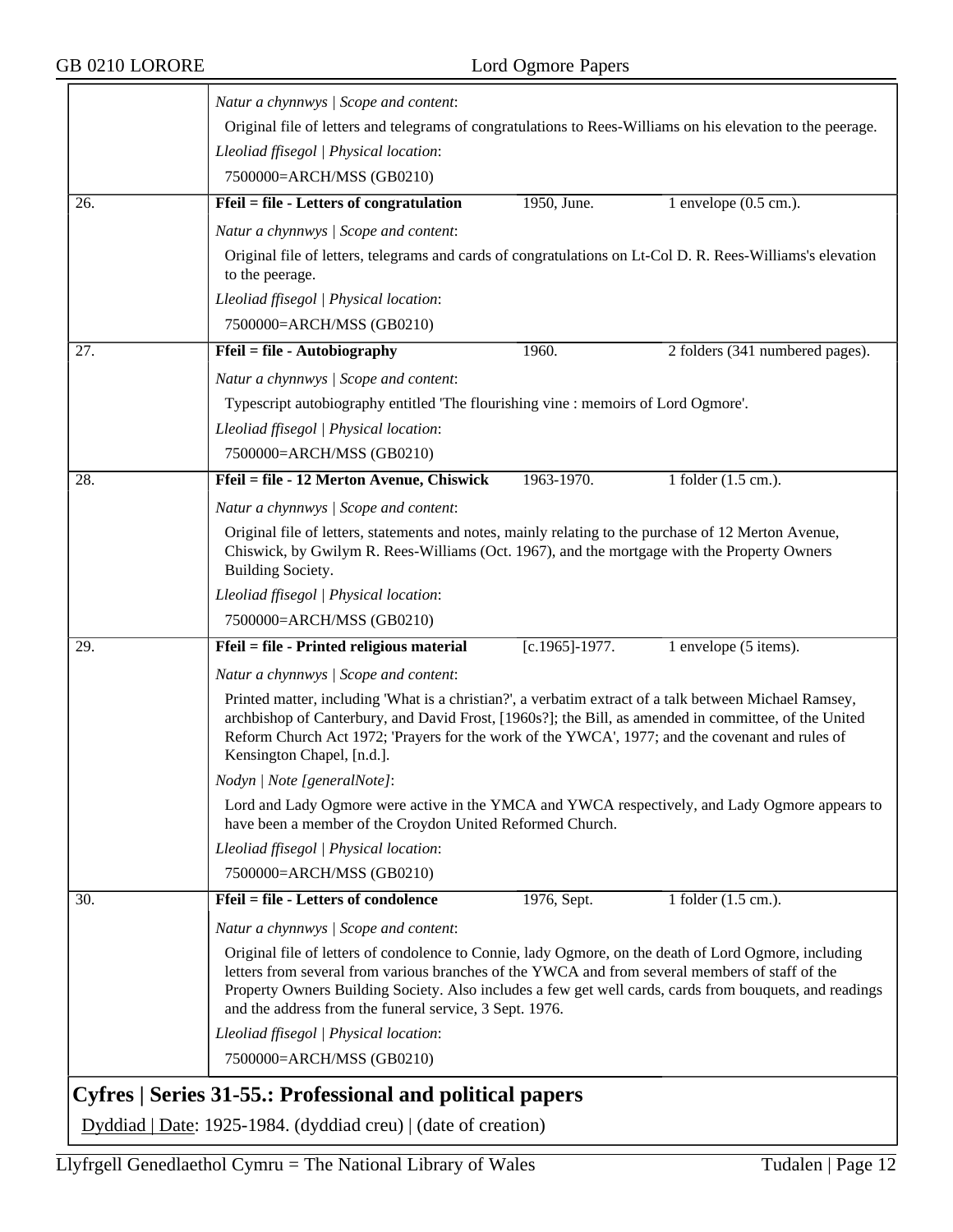|                                 | Disgrifiad ffisegol   Physical description: 15 envelopes, 6 folders, 5 volumes.                                                                                                                                                                                                                                                                                                                                                                                                                                                                                                                                                                                    |                   |                                               |  |
|---------------------------------|--------------------------------------------------------------------------------------------------------------------------------------------------------------------------------------------------------------------------------------------------------------------------------------------------------------------------------------------------------------------------------------------------------------------------------------------------------------------------------------------------------------------------------------------------------------------------------------------------------------------------------------------------------------------|-------------------|-----------------------------------------------|--|
|                                 | Lleoliad ffisegol   Physical location: 7500000=ARCH/MSS (GB0210)                                                                                                                                                                                                                                                                                                                                                                                                                                                                                                                                                                                                   |                   |                                               |  |
|                                 |                                                                                                                                                                                                                                                                                                                                                                                                                                                                                                                                                                                                                                                                    |                   |                                               |  |
|                                 | FFeil / rhestr eitemau   File / item list                                                                                                                                                                                                                                                                                                                                                                                                                                                                                                                                                                                                                          |                   |                                               |  |
| Cod cyfeirnod<br>Reference code | Teitl   Title                                                                                                                                                                                                                                                                                                                                                                                                                                                                                                                                                                                                                                                      | Dyddiadau   Dates | Disgrifiad ffisegol   Physical<br>description |  |
| 31.                             | <b>Ffeil = file - Published articles</b>                                                                                                                                                                                                                                                                                                                                                                                                                                                                                                                                                                                                                           | 1925-1957.        | $\overline{1}$ envelope (0.125 cm.).          |  |
|                                 | Natur a chynnwys / Scope and content:                                                                                                                                                                                                                                                                                                                                                                                                                                                                                                                                                                                                                              |                   |                                               |  |
|                                 | Loose pages from 'The Welsh outlook', Dec. 1925-April 1927, and 'Y Llwyfan', April/May 1928 and<br>Dec. 1928/Jan. 1929, containing articles by D. Rees Williams, comprising 'Ewenny Priory', Dec. 1925,<br>'Wales and the future', Feb. 1926, 'The chip cart', n.d., 'Electoral reform', April 1927, 'The law and the<br>theatre - copyright', April/May 1928, and 'The law as it affects the theatre, no. 2, licensing', Dec. 1928/<br>Jan. 1929. Also a typescript script for 'The week in Westminister' by Lord Ogmore, broadcast 30 March<br>1957.                                                                                                             |                   |                                               |  |
|                                 | Lleoliad ffisegol   Physical location:                                                                                                                                                                                                                                                                                                                                                                                                                                                                                                                                                                                                                             |                   |                                               |  |
|                                 | 7500000=ARCH/MSS (GB0210)                                                                                                                                                                                                                                                                                                                                                                                                                                                                                                                                                                                                                                          |                   |                                               |  |
| 32.                             | <b>Ffeil = file - Certificates</b>                                                                                                                                                                                                                                                                                                                                                                                                                                                                                                                                                                                                                                 | 1929-1958.        | 1 envelope (4 items).                         |  |
|                                 | Natur a chynnwys / Scope and content:                                                                                                                                                                                                                                                                                                                                                                                                                                                                                                                                                                                                                              |                   |                                               |  |
|                                 | Certificates etc. of David Rees Williams, comprising Law Society final examination certificate, 1929;<br>admission as a solicitor of the Supreme Court, 1929; writ of summons to Parliament as Lord Ogmore,<br>1950; notification of having been sworn Minister of Civil Aviation, 1951; notification of having been<br>sworn a privy counsellor, 1951; letter from Maung Kyin of the Burmese Embassy of the conferment<br>of the title of Agga Maha Thray Sithu on Lord Ogmore, 1956; and an appreciation from the organising<br>committee of the VI British Empire & Commonwealth Games in Wales, 1958.                                                          |                   |                                               |  |
|                                 | Lleoliad ffisegol   Physical location:                                                                                                                                                                                                                                                                                                                                                                                                                                                                                                                                                                                                                             |                   |                                               |  |
|                                 | 7500000=ARCH/MSS (GB0210)                                                                                                                                                                                                                                                                                                                                                                                                                                                                                                                                                                                                                                          |                   |                                               |  |
| 33.                             | <b>Ffeil = file - Military papers</b>                                                                                                                                                                                                                                                                                                                                                                                                                                                                                                                                                                                                                              | 1938-1976.        | 1 envelope $(0.5 \text{ cm.})$ .              |  |
|                                 | Natur a chynnwys / Scope and content:                                                                                                                                                                                                                                                                                                                                                                                                                                                                                                                                                                                                                              |                   |                                               |  |
|                                 | Papers relating to D. R. Rees-Williams's military career (Captain; Major from 1 Nov. 1938; Lt-Col by<br>Aug. 1945), including a report relating to the stationing of 452 Co., 6th (Glamorgan) Bn, The Welch<br>Regiment (67th Searchlight Reg.) (TA) at Weymouth, Dec. 1938; a report on the training of 178 H.A.A.<br>Battery, 63rd H.A.A. Reg., at Burrow Head Camp, March 1941; indentity cards, March 1943 and April<br>1943; and a report of Lt-Col Rees-Williams presiding over the first British general court in Berlin, Aug.<br>1945. Also letters relating to the Royal Regiment of Wales and the Welch Regiment Museum at Cardiff<br>Castle, 1973-1976. |                   |                                               |  |
|                                 | Lleoliad ffisegol   Physical location:                                                                                                                                                                                                                                                                                                                                                                                                                                                                                                                                                                                                                             |                   |                                               |  |
|                                 | 7500000=ARCH/MSS (GB0210)                                                                                                                                                                                                                                                                                                                                                                                                                                                                                                                                                                                                                                          |                   |                                               |  |
| 34.                             | <b>Ffeil = file - Solicitors' practices</b>                                                                                                                                                                                                                                                                                                                                                                                                                                                                                                                                                                                                                        | 1939-1960.        | 1 envelope $(0.5 \text{ cm.})$ .              |  |
|                                 | Natur a chynnwys / Scope and content:                                                                                                                                                                                                                                                                                                                                                                                                                                                                                                                                                                                                                              |                   |                                               |  |
|                                 | Copy agreement (unsigned) for the sale by David Rees Williams of the goodwill of the practice of Messrs<br>Edwards & Rees Williams of 11 Park Place, Cardiff, to Lean & Lean of 52 Mount Stuart Square, Cardiff,<br>solicitors, 1939. Also deeds and documents relating to Lord Ogmore's purchase of a partnership in the<br>solicitors Merriman, White & co., 1952, the dissolution of the partnership, 1956, and Lord Ogmore's<br>annuity as retiring partner, 1959-1960.                                                                                                                                                                                        |                   |                                               |  |
|                                 | Lleoliad ffisegol   Physical location:                                                                                                                                                                                                                                                                                                                                                                                                                                                                                                                                                                                                                             |                   |                                               |  |
|                                 | 7500000=ARCH/MSS (GB0210)                                                                                                                                                                                                                                                                                                                                                                                                                                                                                                                                                                                                                                          |                   |                                               |  |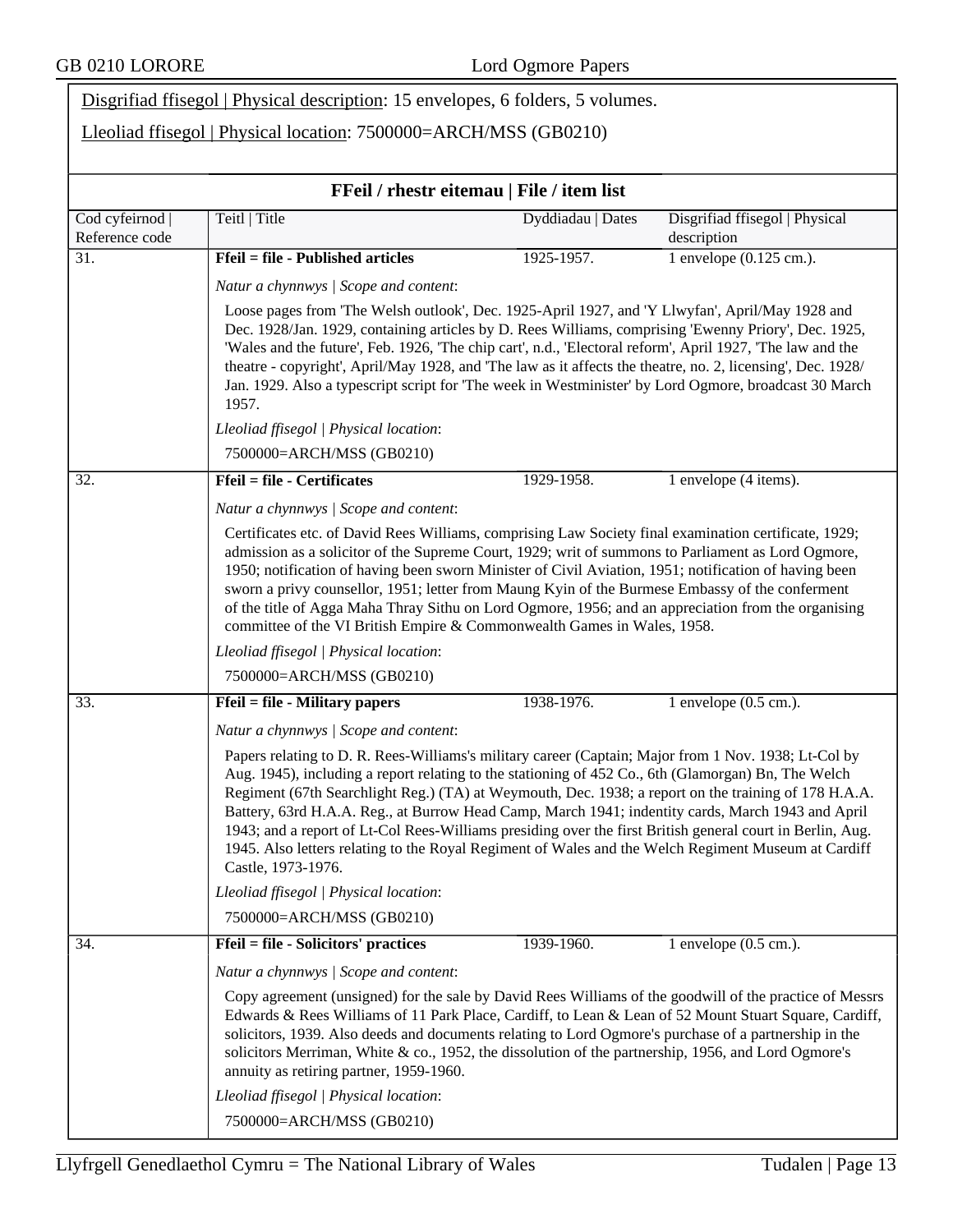| GB 0210 LORORE |                                                                                                                                                                                                                                                                                                                                                                                                                                                                                                                                                                                 | Lord Ogmore Papers |                                   |
|----------------|---------------------------------------------------------------------------------------------------------------------------------------------------------------------------------------------------------------------------------------------------------------------------------------------------------------------------------------------------------------------------------------------------------------------------------------------------------------------------------------------------------------------------------------------------------------------------------|--------------------|-----------------------------------|
| 35.            | $Ffeil = file - Scripts of plays$                                                                                                                                                                                                                                                                                                                                                                                                                                                                                                                                               | $[c.1940] - 1963.$ | 1 envelope (6 items; $0.5$ cm.).  |
|                | Natur a chynnwys   Scope and content:                                                                                                                                                                                                                                                                                                                                                                                                                                                                                                                                           |                    |                                   |
|                | Scripts of four short plays: 'War Play' scenes 1-3, about an incompetent coast battery, [c.1940]; 'A mock<br>field general court martial' by Major D. R. Williams, R.A., for the 211st Heavy (Mixed) A.A. Training<br>Regiment R.A., Aug. 1942; 'A military court play' by D.R.W., to show the procedure and working of a<br>summary military court in occupied enemy territory, May 1944; and a draft script of 'Rhodri', a television<br>play by David Rees for the Christmas season, 1963.                                                                                   |                    |                                   |
|                | Lleoliad ffisegol   Physical location:                                                                                                                                                                                                                                                                                                                                                                                                                                                                                                                                          |                    |                                   |
|                | 7500000=ARCH/MSS (GB0210)                                                                                                                                                                                                                                                                                                                                                                                                                                                                                                                                                       |                    |                                   |
| 36.            | $Ffeil = file - Burma$                                                                                                                                                                                                                                                                                                                                                                                                                                                                                                                                                          | 1947-1970.         | 1 envelope $(0.5 \text{ cm.})$ .  |
|                | Natur a chynnwys   Scope and content:                                                                                                                                                                                                                                                                                                                                                                                                                                                                                                                                           |                    |                                   |
|                | Original file of letters, 1947-1960, notes, newspaper cuttings etc. relating to Burmese affairs, particularly<br>the conferral of the Agga Maha Thray Sithu, the highest Burmese order, on Lord Mountbatten, Lord<br>Ogmore and Sir Hubert Rance, 1956, and the writing of Lord Ogmore's and others' recollections of<br>the last days of British rule in Burma, 1969-1970. Also includes copies of the report of the Frontier<br>Area Committee of Enquiry, 1947 (2 copies), and the treaty between the government of the UK and the<br>provisional government of Burma, 1947. |                    |                                   |
|                | Lleoliad ffisegol   Physical location:                                                                                                                                                                                                                                                                                                                                                                                                                                                                                                                                          |                    |                                   |
|                | 7500000=ARCH/MSS (GB0210)                                                                                                                                                                                                                                                                                                                                                                                                                                                                                                                                                       |                    |                                   |
| 37.            | Ffeil = file - Africa                                                                                                                                                                                                                                                                                                                                                                                                                                                                                                                                                           | 1948.              | 1 envelope $(3$ items; 0.25 cm.). |
|                | Natur a chynnwys / Scope and content:                                                                                                                                                                                                                                                                                                                                                                                                                                                                                                                                           |                    |                                   |
|                | Original file comprising Colonial Office memoranda by D. R. Rees-Williams, under-secretary of state<br>for the colonies, on his visits to East Africa [Uganda, Tanganyika, Kenya and Zanzibar], May 1948, and<br>West Africa [Nigeria, Gold Coast and Sierra Leone], Sept. 1948; also an unattributed and undated plan<br>for the control of the tsetse fly in East Africa.                                                                                                                                                                                                     |                    |                                   |
|                | Lleoliad ffisegol   Physical location:                                                                                                                                                                                                                                                                                                                                                                                                                                                                                                                                          |                    |                                   |
|                | 7500000=ARCH/MSS (GB0210)                                                                                                                                                                                                                                                                                                                                                                                                                                                                                                                                                       |                    |                                   |
| 38.            | <b>Ffeil = file - Cabinet Office papers</b>                                                                                                                                                                                                                                                                                                                                                                                                                                                                                                                                     | 1948-1950.         | 1 folder (1.5 cm.).               |
|                | Natur a chynnwys / Scope and content:                                                                                                                                                                                                                                                                                                                                                                                                                                                                                                                                           |                    |                                   |
|                | Carbon copies of D. R. Rees-Williams's memoranda, including matters relating to British Guiana, Burma,<br>China, Croydon, Falkland Islands, the Gold Coast, Hong Kong, Malaya, Mauritius, Nigeria, Northern<br>Rhodesia, Nyasaland, Palestine, Sierra Leone, South Africa, Tanganyika and Uganda.                                                                                                                                                                                                                                                                               |                    |                                   |
|                | Lleoliad ffisegol   Physical location:                                                                                                                                                                                                                                                                                                                                                                                                                                                                                                                                          |                    |                                   |
|                | 7500000=ARCH/MSS (GB0210)                                                                                                                                                                                                                                                                                                                                                                                                                                                                                                                                                       |                    |                                   |
| 39.            | Ffeil = file - Printed material                                                                                                                                                                                                                                                                                                                                                                                                                                                                                                                                                 | 1950-1961.         | 1 folder (5 items).               |
|                | Natur a chynnwys / Scope and content:                                                                                                                                                                                                                                                                                                                                                                                                                                                                                                                                           |                    |                                   |
|                | Printed material, including David Rees-Williams's election leaflet, 1950; Ministry of Civil Aviation<br>report of the investigation into the accident on 31 Oct. 1950 to B.E.A. Viking G-AHPN at London<br>Airport, 1951; report on the fifth session of the General Assembly of the United Nations, Sept.-Dec.<br>1950; Colonial Office report by the Federation of Malaya constitutional conference, Jan.-Feb. 1956; and<br>a booklet entitled 'Biographies of delegates & officers attending the Seventh Parliamentary Conference,<br>London, 1961' (55 pp.).                |                    |                                   |
|                | Lleoliad ffisegol   Physical location:                                                                                                                                                                                                                                                                                                                                                                                                                                                                                                                                          |                    |                                   |
|                | 7500000=ARCH/MSS (GB0210)                                                                                                                                                                                                                                                                                                                                                                                                                                                                                                                                                       |                    |                                   |
| 40.            | Ffeil = file - Correspondence                                                                                                                                                                                                                                                                                                                                                                                                                                                                                                                                                   | 1951-1976.         | 1 envelope $(1 \text{ cm.})$ .    |
|                | Natur a chynnwys / Scope and content:                                                                                                                                                                                                                                                                                                                                                                                                                                                                                                                                           |                    |                                   |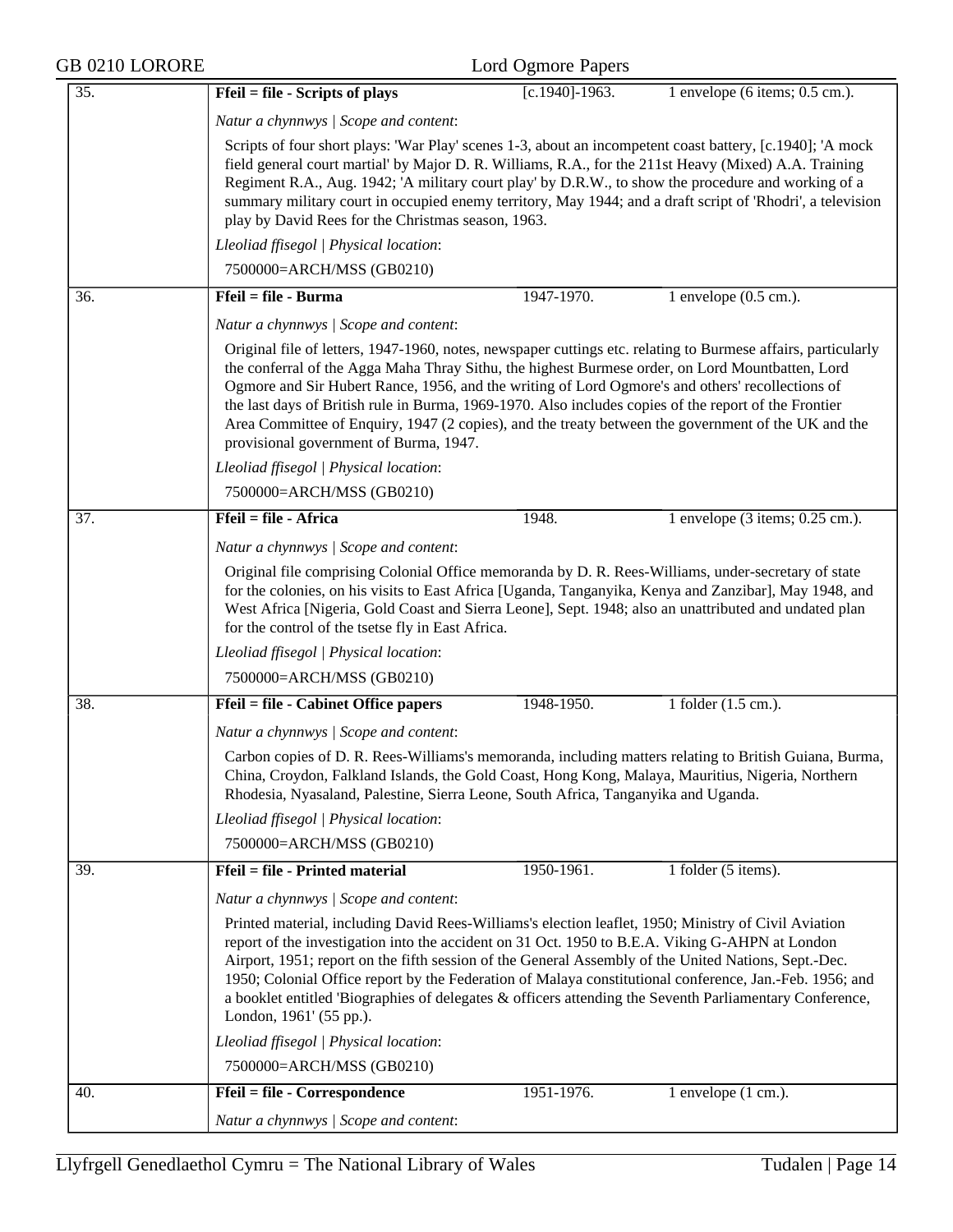## GB 0210 LORORE Lord Ogmore Papers

|     | Original file of letters received and copy letters sent, mainly 1965-1976, mainly relating to House of<br>Lords business.                                                                                                                                                                                                                                                                                                                                                                                                                                                                                                                                                                                                                                                                                                                            |  |  |  |
|-----|------------------------------------------------------------------------------------------------------------------------------------------------------------------------------------------------------------------------------------------------------------------------------------------------------------------------------------------------------------------------------------------------------------------------------------------------------------------------------------------------------------------------------------------------------------------------------------------------------------------------------------------------------------------------------------------------------------------------------------------------------------------------------------------------------------------------------------------------------|--|--|--|
|     | Lleoliad ffisegol   Physical location:                                                                                                                                                                                                                                                                                                                                                                                                                                                                                                                                                                                                                                                                                                                                                                                                               |  |  |  |
|     | 7500000=ARCH/MSS (GB0210)                                                                                                                                                                                                                                                                                                                                                                                                                                                                                                                                                                                                                                                                                                                                                                                                                            |  |  |  |
| 41. | <b>Ffeil = file - Kilembe Mines Ltd</b><br>1953-1955.<br>2 volumes $(0.75 + 0.25$ cm.).                                                                                                                                                                                                                                                                                                                                                                                                                                                                                                                                                                                                                                                                                                                                                              |  |  |  |
|     | Natur a chynnwys / Scope and content:                                                                                                                                                                                                                                                                                                                                                                                                                                                                                                                                                                                                                                                                                                                                                                                                                |  |  |  |
|     | Two volumes labelled 'Uganda Development Corporation Limited, P.030, Kilembe Mines Limited', no's<br>1 (1953) and 3 (1955) (no. 2 missing), containing documents relating to the Kilembe copper and cobalt<br>mine in the Kasese District of Uganda.                                                                                                                                                                                                                                                                                                                                                                                                                                                                                                                                                                                                 |  |  |  |
|     | Lleoliad ffisegol   Physical location:                                                                                                                                                                                                                                                                                                                                                                                                                                                                                                                                                                                                                                                                                                                                                                                                               |  |  |  |
|     | 7500000=ARCH/MSS (GB0210)                                                                                                                                                                                                                                                                                                                                                                                                                                                                                                                                                                                                                                                                                                                                                                                                                            |  |  |  |
| 42. | <b>Ffeil = file - The Commonwealth</b><br>1953-1970.<br>1 envelope $(0.5 \text{ cm.})$ .                                                                                                                                                                                                                                                                                                                                                                                                                                                                                                                                                                                                                                                                                                                                                             |  |  |  |
|     | Natur a chynnwys / Scope and content:                                                                                                                                                                                                                                                                                                                                                                                                                                                                                                                                                                                                                                                                                                                                                                                                                |  |  |  |
|     | Papers relating to the Commonwealth and various member countries and issues, including notes for<br>Lord Ogmore's presentation 'The Commonwealth in international affairs' to the Oxford Courses, Sept.<br>1953, draft letter to Clement Atlee relating to Malta, c.Nov. 1954; Lord Ogmore's resignation from the<br>UK branch of the Commonwealth Parliamentary Association, Dec. 1968; British Asians in East Africa,<br>particularly Kenya, 1968-1970; the tenth anniversary of the Sharpeville massacre in South Africa, 1970;<br>and a copy of 'Rhodesia: proposals for a settlement', annex B, Nov. 1971. Also items relating to Biafra,<br>Hong Kong and Uganda. Also letters from M. W. Kaisiepo, president-in-exile of West Papua/West New<br>Guinea-Melanesia, 1970.                                                                       |  |  |  |
|     | Lleoliad ffisegol   Physical location:                                                                                                                                                                                                                                                                                                                                                                                                                                                                                                                                                                                                                                                                                                                                                                                                               |  |  |  |
|     | 7500000=ARCH/MSS (GB0210)                                                                                                                                                                                                                                                                                                                                                                                                                                                                                                                                                                                                                                                                                                                                                                                                                            |  |  |  |
| 43. | <b>Ffeil = file - Correspondence</b><br>1955-1966.<br>1 envelope $(0.25 \text{ cm.})$ .                                                                                                                                                                                                                                                                                                                                                                                                                                                                                                                                                                                                                                                                                                                                                              |  |  |  |
|     | Natur a chynnwys / Scope and content:                                                                                                                                                                                                                                                                                                                                                                                                                                                                                                                                                                                                                                                                                                                                                                                                                |  |  |  |
|     | Original file of letters and draft and copy replies, mainly 1961-1966, mainly relating to Malaysia,<br>including with Tunku Abdul Rahman Putra, prime minister, but also relating to Gold Coast, Malta,<br>Nigeria and Uganda.                                                                                                                                                                                                                                                                                                                                                                                                                                                                                                                                                                                                                       |  |  |  |
|     | Lleoliad ffisegol   Physical location:                                                                                                                                                                                                                                                                                                                                                                                                                                                                                                                                                                                                                                                                                                                                                                                                               |  |  |  |
|     | 7500000=ARCH/MSS (GB0210)                                                                                                                                                                                                                                                                                                                                                                                                                                                                                                                                                                                                                                                                                                                                                                                                                            |  |  |  |
| 44. | Ffeil = file - Correspondence<br>1957-1975.<br>1 folder $(1.5 \text{ cm.})$ .                                                                                                                                                                                                                                                                                                                                                                                                                                                                                                                                                                                                                                                                                                                                                                        |  |  |  |
|     | Natur a chynnwys / Scope and content:                                                                                                                                                                                                                                                                                                                                                                                                                                                                                                                                                                                                                                                                                                                                                                                                                |  |  |  |
|     | Original file of miscellaneous correspendence and papers, mainly relating to the Common Market<br>Campaign preparatory committee, 1961; the Declaration of Atlantic Unity statement of interdependence,<br>1966-1969; and from Markus Wonggor Kaisiepo relating to Indonesia's takeover of West Irian,<br>1967-1968. Also papers of the third annual conference of the NATO Parliamentarians' conference, 11-16<br>Nov. 1957, comprising Lord Ogmore's chairman's address to the Political Committee meeting, 11 May,<br>and a verbatim account of the first session, 12 May (am); a typescript draft of 'Economic aids to progress'<br>by Lord Ogmore, c.Sept. 1961; an unattributed 'Memorandum on the Arab refugees' from an Israeli point<br>of view, c.1967; and Jeremy Thorpe MP's address to the Anglo-Israel Chamber of Commerce, Jan. 1975. |  |  |  |
|     | Lleoliad ffisegol   Physical location:                                                                                                                                                                                                                                                                                                                                                                                                                                                                                                                                                                                                                                                                                                                                                                                                               |  |  |  |
|     | 7500000=ARCH/MSS (GB0210)                                                                                                                                                                                                                                                                                                                                                                                                                                                                                                                                                                                                                                                                                                                                                                                                                            |  |  |  |
| 45. | Ffeil = file - Malaya and Malaysia<br>1962-1976.<br>1 envelope $(0.25 \text{ cm.})$ .                                                                                                                                                                                                                                                                                                                                                                                                                                                                                                                                                                                                                                                                                                                                                                |  |  |  |
|     | Natur a chynnwys / Scope and content:                                                                                                                                                                                                                                                                                                                                                                                                                                                                                                                                                                                                                                                                                                                                                                                                                |  |  |  |
|     | Papers relating to Malaya and Malaysia, including correspondence with Levane G. Abdoolcader relating<br>to parole for her husband Siroj Abdoolcader, imprisoned in the UK for offences under the official                                                                                                                                                                                                                                                                                                                                                                                                                                                                                                                                                                                                                                            |  |  |  |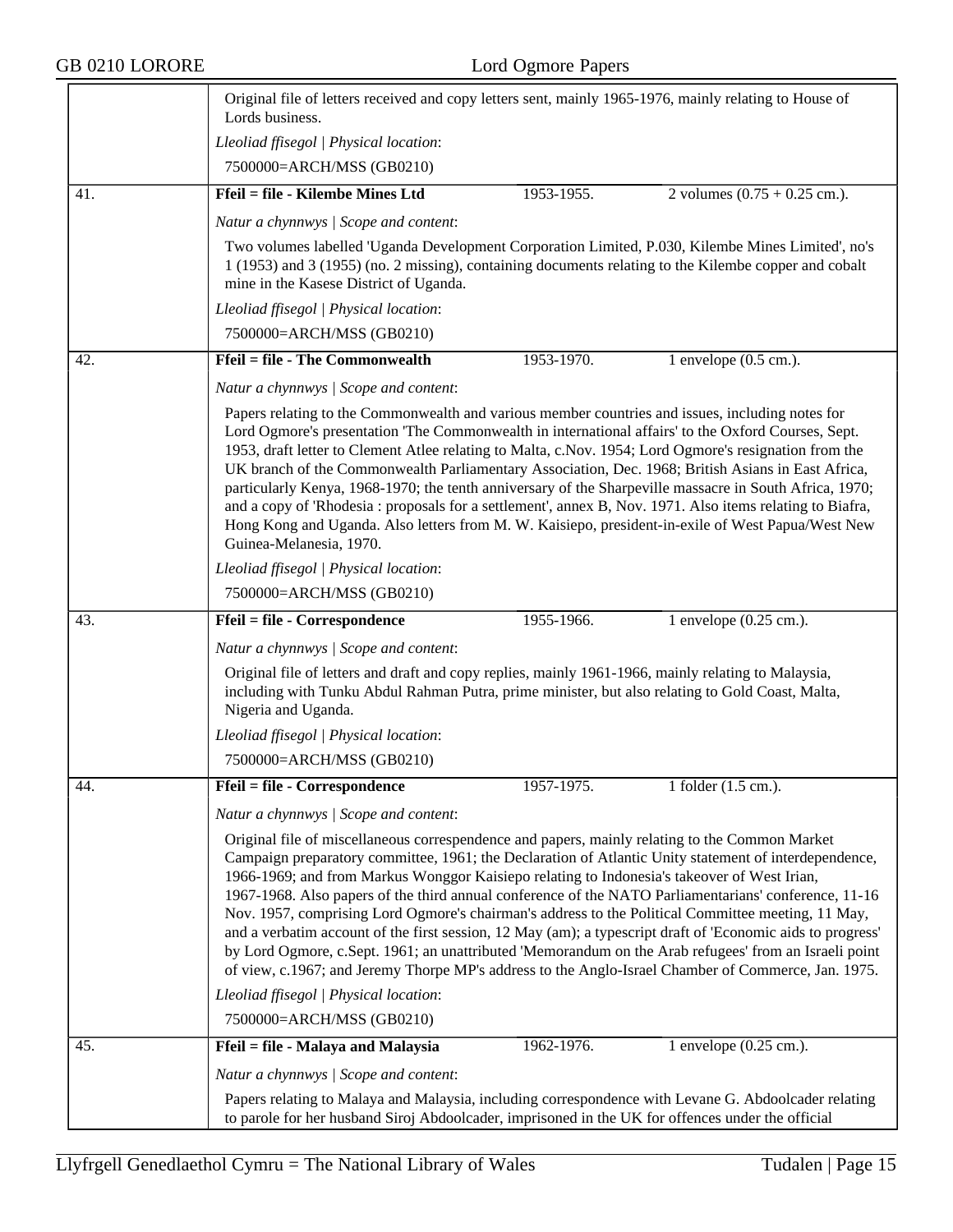| GB 0210 LORORE | Lord Ogmore Papers                                                                                                                                                                                                                                                                                                                                                                                                                                                                                                |  |  |  |
|----------------|-------------------------------------------------------------------------------------------------------------------------------------------------------------------------------------------------------------------------------------------------------------------------------------------------------------------------------------------------------------------------------------------------------------------------------------------------------------------------------------------------------------------|--|--|--|
|                | secrets acts, 1972; Eusoffe Abdoolcader on his elevation to the High Court of Malaysia, 1974; and Lady<br>Gammans, 1975, relating to Lt-Col Rees-Williams and Capt. David Gamman's 1946 mission to Sarawk.                                                                                                                                                                                                                                                                                                        |  |  |  |
|                | Lleoliad ffisegol   Physical location:                                                                                                                                                                                                                                                                                                                                                                                                                                                                            |  |  |  |
|                | 7500000=ARCH/MSS (GB0210)                                                                                                                                                                                                                                                                                                                                                                                                                                                                                         |  |  |  |
| 46.            | Ffeil = file - Industrial Leasing $\&$ Finance<br>1964-1970.<br>1 envelope (2 items).                                                                                                                                                                                                                                                                                                                                                                                                                             |  |  |  |
|                | Ltd                                                                                                                                                                                                                                                                                                                                                                                                                                                                                                               |  |  |  |
|                | Natur a chynnwys / Scope and content:                                                                                                                                                                                                                                                                                                                                                                                                                                                                             |  |  |  |
|                | Agreement between Industrial Leasing & Finance Ltd and S. G. Warburg & Co. Ltd for the sale of<br>£5,000 ordinary shares of £1 each, half of the share capital of Industrial Leasing & Finance (Scotland)<br>Ltd, 1964; and a declaration of trust, being a gift by John Peter James Ellis JP, chairman of directors and<br>majority shareholder of Industrial Leasing & Finance Ltd., a private limited company, of shares worth<br>£50,000 on the convesion of the company into a public limited company, 1970. |  |  |  |
|                | Lleoliad ffisegol   Physical location:                                                                                                                                                                                                                                                                                                                                                                                                                                                                            |  |  |  |
|                | 7500000=ARCH/MSS (GB0210)                                                                                                                                                                                                                                                                                                                                                                                                                                                                                         |  |  |  |
| 47.            | 1966-1984.<br>Ffeil = file - Correspondence<br>1 folder $(1 \text{ cm.})$ .                                                                                                                                                                                                                                                                                                                                                                                                                                       |  |  |  |
|                | Natur a chynnwys / Scope and content:                                                                                                                                                                                                                                                                                                                                                                                                                                                                             |  |  |  |
|                | Original file of personal and political letters, mainly 1971-1976, including from academics and students<br>researching pre- and post-war Malaya. Also includes letters relating to Nigeria and Biafra, 1967-1968,<br>the future custody of Ogmore's papers, 1972-1975, and a Christmas card list, 1973.                                                                                                                                                                                                          |  |  |  |
|                | Lleoliad ffisegol   Physical location:                                                                                                                                                                                                                                                                                                                                                                                                                                                                            |  |  |  |
|                | 7500000=ARCH/MSS (GB0210)                                                                                                                                                                                                                                                                                                                                                                                                                                                                                         |  |  |  |
| 48.            | Ffeil = file - Investiture of the prince of<br>1967-1969.<br>1 folder (9 items).<br><b>Wales</b>                                                                                                                                                                                                                                                                                                                                                                                                                  |  |  |  |
|                | Natur a chynnwys / Scope and content:                                                                                                                                                                                                                                                                                                                                                                                                                                                                             |  |  |  |
|                | Original folder stamped 'Investiture Committee, Lord Ogmore', containing minutes of the 1st, 2nd, 4th<br>and 5th (and final) meetings of the Investiture Committee, Oct. 1967-May 1969, a membership list of the<br>committe, Oct. 1968, and papers IC(13), IC(67)1 and IC(67)2.                                                                                                                                                                                                                                  |  |  |  |
|                | Lleoliad ffisegol   Physical location:                                                                                                                                                                                                                                                                                                                                                                                                                                                                            |  |  |  |
|                | 7500000=ARCH/MSS (GB0210)                                                                                                                                                                                                                                                                                                                                                                                                                                                                                         |  |  |  |
| 49.            | <b>Ffeil = file - Committee of Privy</b><br>1967-1976.<br>1 envelope $(8 \text{ items}; 1 \text{ cm.})$ .<br><b>Counsellors on Official Histories</b>                                                                                                                                                                                                                                                                                                                                                             |  |  |  |
|                | Natur a chynnwys / Scope and content:                                                                                                                                                                                                                                                                                                                                                                                                                                                                             |  |  |  |
|                | Original file of papers of the committee, Lord Ogmore being one of the three members.                                                                                                                                                                                                                                                                                                                                                                                                                             |  |  |  |
|                | Lleoliad ffisegol   Physical location:                                                                                                                                                                                                                                                                                                                                                                                                                                                                            |  |  |  |
|                | 7500000=ARCH/MSS (GB0210)                                                                                                                                                                                                                                                                                                                                                                                                                                                                                         |  |  |  |
| 50.            | <b>Ffeil = file - Recollections of Burma</b><br>1970.<br>1 volume (116 pp.).                                                                                                                                                                                                                                                                                                                                                                                                                                      |  |  |  |
|                | Natur a chynnwys / Scope and content:                                                                                                                                                                                                                                                                                                                                                                                                                                                                             |  |  |  |
|                | Typescript of Lord Ogmore's 'Recollections of Burma (the independence of Burma) : recollections of<br>events in 1946 and 1947 leading up to the independence of Burma'.                                                                                                                                                                                                                                                                                                                                           |  |  |  |
|                | Nodyn   Note [generalNote]:                                                                                                                                                                                                                                                                                                                                                                                                                                                                                       |  |  |  |
|                | Embargoed under FOI Act (2000), S.27, International relations.                                                                                                                                                                                                                                                                                                                                                                                                                                                    |  |  |  |
|                | Lleoliad ffisegol   Physical location:                                                                                                                                                                                                                                                                                                                                                                                                                                                                            |  |  |  |
|                | 7500000=ARCH/MSS (GB0210)                                                                                                                                                                                                                                                                                                                                                                                                                                                                                         |  |  |  |
| 51.            | Ffeil = file - The Queen's silver wedding<br>1972-1973.<br>1 envelope (6 items).                                                                                                                                                                                                                                                                                                                                                                                                                                  |  |  |  |
|                | anniversary                                                                                                                                                                                                                                                                                                                                                                                                                                                                                                       |  |  |  |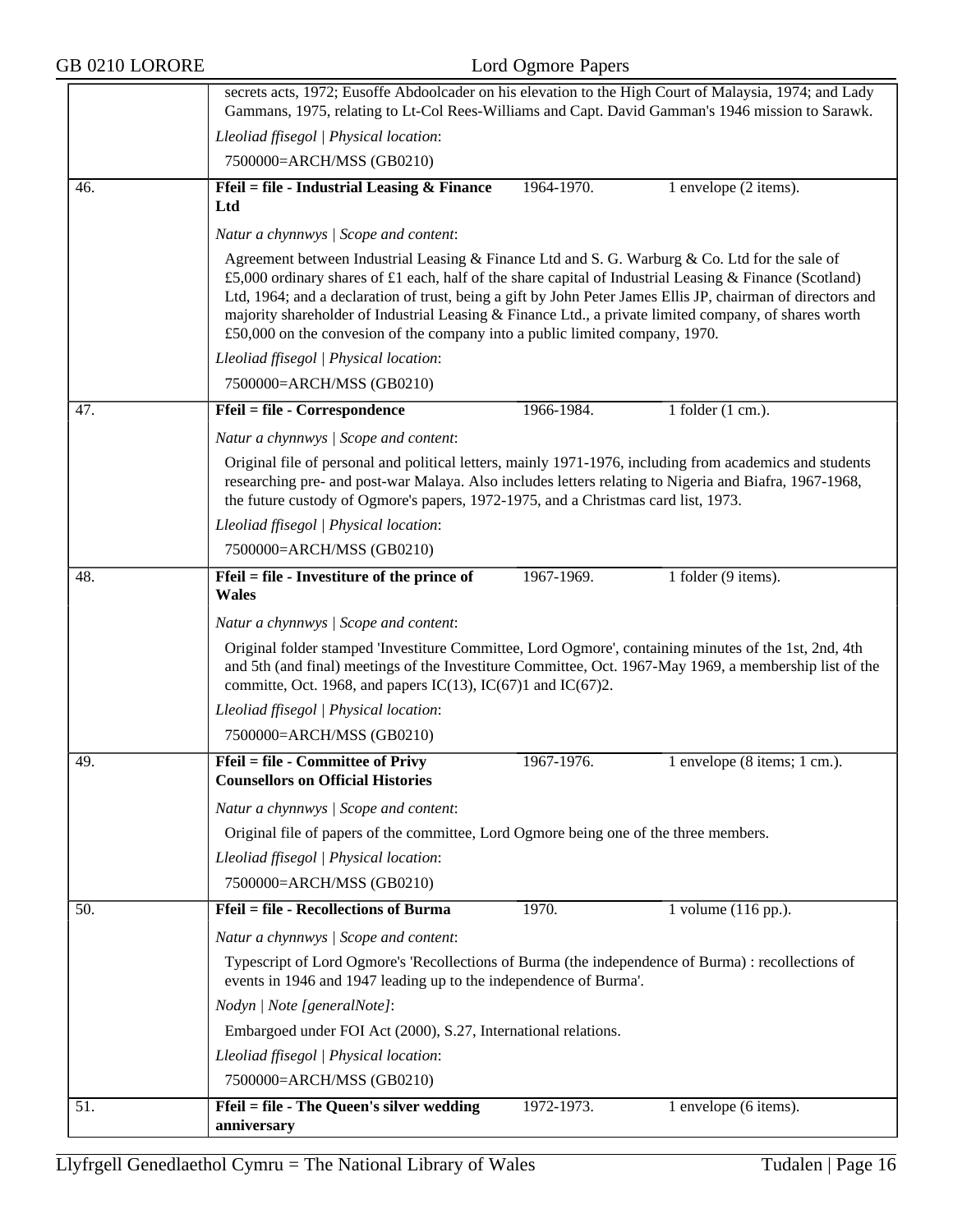<span id="page-16-0"></span>

|     | Natur a chynnwys / Scope and content:                                                                                                                                                                                                                                                                                                     |            |                      |  |  |  |
|-----|-------------------------------------------------------------------------------------------------------------------------------------------------------------------------------------------------------------------------------------------------------------------------------------------------------------------------------------------|------------|----------------------|--|--|--|
|     | Original file of papers relating to the Privy Counsellor's dinner to the Queen and the Duke of Edinburgh<br>on their twenty-fifth wedding anniversary, 21 Nov. 1972, contained in the original folder.                                                                                                                                    |            |                      |  |  |  |
|     | Lleoliad ffisegol   Physical location:                                                                                                                                                                                                                                                                                                    |            |                      |  |  |  |
|     | 7500000=ARCH/MSS (GB0210)                                                                                                                                                                                                                                                                                                                 |            |                      |  |  |  |
| 52. | Ffeil = file - House of Lords printed<br>material                                                                                                                                                                                                                                                                                         | 1972-1976. | 1 folder (13 items). |  |  |  |
|     | Natur a chynnwys / Scope and content:                                                                                                                                                                                                                                                                                                     |            |                      |  |  |  |
|     | Printed material relating to the House of Lords, including standing orders, general information for peers,<br>regulations for visitors, guides and histories of the library and record office, and guidance on personal<br>security.                                                                                                      |            |                      |  |  |  |
|     | Lleoliad ffisegol   Physical location:                                                                                                                                                                                                                                                                                                    |            |                      |  |  |  |
|     | 7500000=ARCH/MSS (GB0210)                                                                                                                                                                                                                                                                                                                 |            |                      |  |  |  |
| 53. | Ffeil = file - Kidney Research Unit for<br><b>Wales Foundation</b>                                                                                                                                                                                                                                                                        | 1972-1976. | 1 envelope (1 cm.).  |  |  |  |
|     | Natur a chynnwys / Scope and content:                                                                                                                                                                                                                                                                                                     |            |                      |  |  |  |
|     | Original file of correspondence relating to the Foundation (president, Lord Ogmore), 1972-1976,<br>including relating to a reform of the kidney donor card system for cadaver kidneys. Also papers relating<br>to an international symposium, 26-28 Sept. 1973, and the annual report of the KRUF Institute of Renal<br>Disease, 1974-75. |            |                      |  |  |  |
|     | Lleoliad ffisegol   Physical location:                                                                                                                                                                                                                                                                                                    |            |                      |  |  |  |
|     | 7500000=ARCH/MSS (GB0210)                                                                                                                                                                                                                                                                                                                 |            |                      |  |  |  |
| 54. | Ffeil = file - Investiture of the prince of<br><b>Wales</b>                                                                                                                                                                                                                                                                               | 1973.      | 1 volume (142 pp.).  |  |  |  |
|     | Natur a chynnwys / Scope and content:                                                                                                                                                                                                                                                                                                     |            |                      |  |  |  |
|     | Typescript (top copy) of 'The dedication of a prince, by Lord Ogmore, being an account of the Investiture<br>of H.R.H. Prince Charles, K.G. as Prince of Wales and Earl of Chester at Caernarvon Castle in 1969'.                                                                                                                         |            |                      |  |  |  |
|     |                                                                                                                                                                                                                                                                                                                                           |            |                      |  |  |  |
|     | Lleoliad ffisegol   Physical location:                                                                                                                                                                                                                                                                                                    |            |                      |  |  |  |
|     | 7500000=ARCH/MSS (GB0210)                                                                                                                                                                                                                                                                                                                 |            |                      |  |  |  |
| 55. | Ffeil = file - Investiture of the prince of<br><b>Wales</b>                                                                                                                                                                                                                                                                               | 1973.      | 1 volume (142 pp.).  |  |  |  |
|     | Natur a chynnwys / Scope and content:                                                                                                                                                                                                                                                                                                     |            |                      |  |  |  |
|     | Typescript (carbon copy) of 'The dedication of a prince, by Lord Ogmore, being an account of the<br>Investiture of H.R.H. Prince Charles, K.G. as Prince of Wales and Earl of Chester at Caernarvon Castle<br>in 1969'.                                                                                                                   |            |                      |  |  |  |
|     | Lleoliad ffisegol   Physical location:                                                                                                                                                                                                                                                                                                    |            |                      |  |  |  |
|     | 7500000=ARCH/MSS (GB0210)                                                                                                                                                                                                                                                                                                                 |            |                      |  |  |  |
|     | Cyfres   Series 56-66.: Diaries                                                                                                                                                                                                                                                                                                           |            |                      |  |  |  |
|     | Dyddiad   Date: 1940-1975. (dyddiad creu)   (date of creation)                                                                                                                                                                                                                                                                            |            |                      |  |  |  |
|     | Natur a chynnwys   Scope and content:                                                                                                                                                                                                                                                                                                     |            |                      |  |  |  |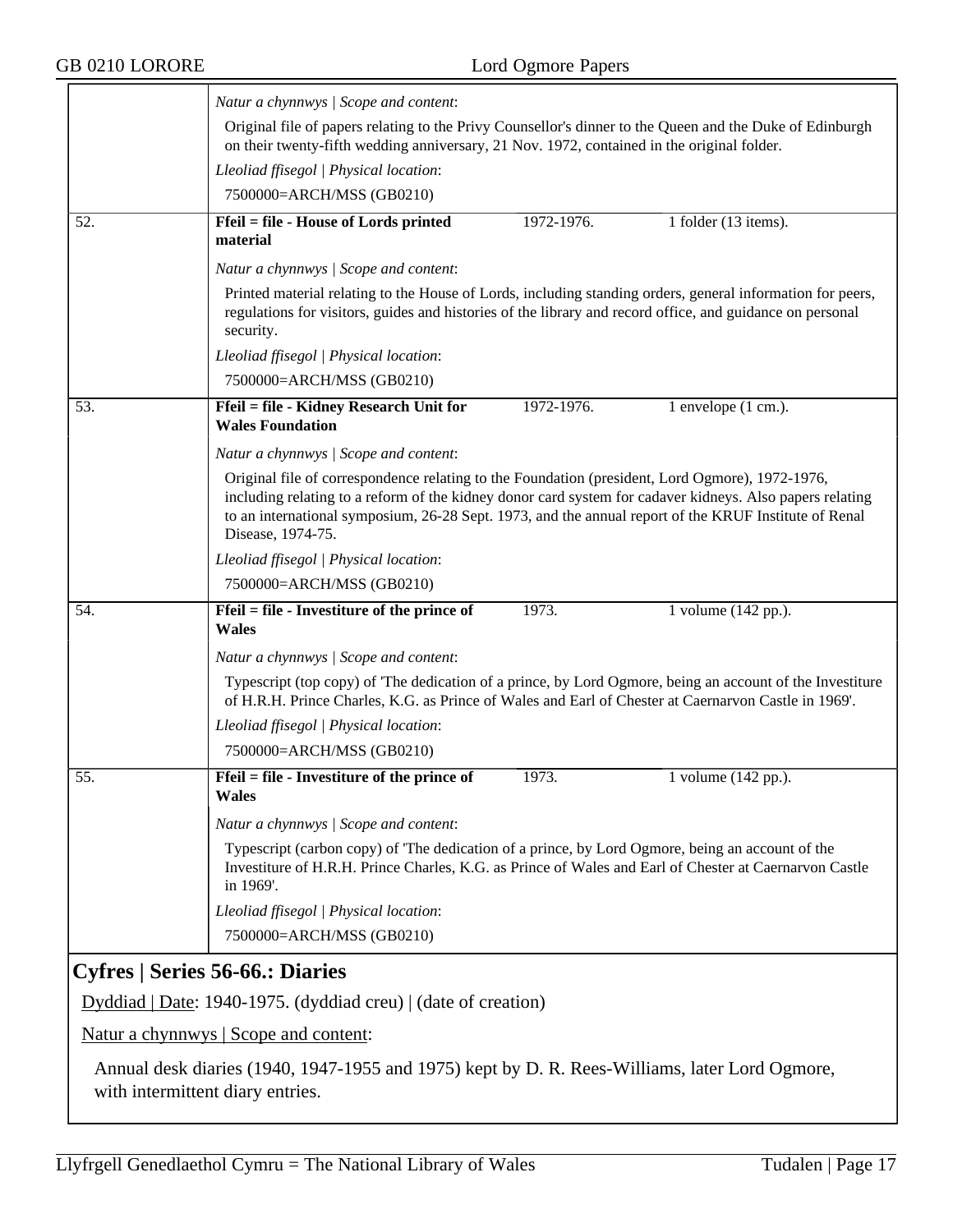| FFeil / rhestr eitemau   File / item list |                                                                                                                                                                                                                                                                                                                                                                                                                 |                                                                  |                                               |  |  |  |
|-------------------------------------------|-----------------------------------------------------------------------------------------------------------------------------------------------------------------------------------------------------------------------------------------------------------------------------------------------------------------------------------------------------------------------------------------------------------------|------------------------------------------------------------------|-----------------------------------------------|--|--|--|
| Cod cyfeirnod<br>Reference code           | Teitl   Title                                                                                                                                                                                                                                                                                                                                                                                                   | Dyddiadau   Dates                                                | Disgrifiad ffisegol   Physical<br>description |  |  |  |
| 56.                                       | $Ffeil = file - Diary$                                                                                                                                                                                                                                                                                                                                                                                          | 1940.                                                            | 1 volume $(1 \text{ cm.})$ .                  |  |  |  |
|                                           | Natur a chynnwys / Scope and content:                                                                                                                                                                                                                                                                                                                                                                           |                                                                  |                                               |  |  |  |
|                                           | Desk diary of Major David Rees Williams, R.A., with administrative entries from 3 April, and<br>narrative entries from 25 May, including "I am now to confine myself to [this?] Scarborough Battery as<br>B.C." [=Battery Commander] (28 May). Enclosed is a telegram (2 pp.) requesting him to act as defending<br>officer of a court martial of three men of 340 Coast Battery, R.A., Hythe, Kent, Dec. 1940. |                                                                  |                                               |  |  |  |
|                                           | Lleoliad ffisegol   Physical location:                                                                                                                                                                                                                                                                                                                                                                          |                                                                  |                                               |  |  |  |
|                                           | 7500000=ARCH/MSS (GB0210)                                                                                                                                                                                                                                                                                                                                                                                       |                                                                  |                                               |  |  |  |
| 57.                                       | $Ffeil = file - Diary$                                                                                                                                                                                                                                                                                                                                                                                          | 1947.                                                            | 1 volume $(0.5 \text{ cm.})$ .                |  |  |  |
|                                           | Natur a chynnwys / Scope and content:                                                                                                                                                                                                                                                                                                                                                                           |                                                                  |                                               |  |  |  |
|                                           |                                                                                                                                                                                                                                                                                                                                                                                                                 | Desk diary of Lt-Col D. R. Rees-Williams MP, with daily entries. |                                               |  |  |  |
|                                           | Lleoliad ffisegol   Physical location:                                                                                                                                                                                                                                                                                                                                                                          |                                                                  |                                               |  |  |  |
|                                           | 7500000=ARCH/MSS (GB0210)                                                                                                                                                                                                                                                                                                                                                                                       |                                                                  |                                               |  |  |  |
| 58.                                       | $Ffeil = file - Diary$                                                                                                                                                                                                                                                                                                                                                                                          | 1948.                                                            | 1 volume (0.5 cm.).                           |  |  |  |
|                                           | Natur a chynnwys / Scope and content:                                                                                                                                                                                                                                                                                                                                                                           |                                                                  |                                               |  |  |  |
|                                           |                                                                                                                                                                                                                                                                                                                                                                                                                 | Desk diary of Lt-Col D. R. Rees-Williams MP, with daily entries. |                                               |  |  |  |
|                                           | Lleoliad ffisegol   Physical location:                                                                                                                                                                                                                                                                                                                                                                          |                                                                  |                                               |  |  |  |
|                                           | 7500000=ARCH/MSS (GB0210)                                                                                                                                                                                                                                                                                                                                                                                       |                                                                  |                                               |  |  |  |
| 59.                                       | $Ffeil = file - Diary$                                                                                                                                                                                                                                                                                                                                                                                          | 1949.                                                            | 1 volume (0.5 cm.).                           |  |  |  |
|                                           | Natur a chynnwys / Scope and content:                                                                                                                                                                                                                                                                                                                                                                           |                                                                  |                                               |  |  |  |
|                                           | Desk diary of D. R. Rees-Williams MP, with daily entries.                                                                                                                                                                                                                                                                                                                                                       |                                                                  |                                               |  |  |  |
|                                           | Lleoliad ffisegol   Physical location:                                                                                                                                                                                                                                                                                                                                                                          |                                                                  |                                               |  |  |  |
|                                           | 7500000=ARCH/MSS (GB0210)                                                                                                                                                                                                                                                                                                                                                                                       |                                                                  |                                               |  |  |  |
| 60.                                       | $Ffeil = file - Diagram$                                                                                                                                                                                                                                                                                                                                                                                        | 1950.                                                            | 1 volume $(0.5 \text{ cm.})$ .                |  |  |  |
|                                           | Natur a chynnwys / Scope and content:                                                                                                                                                                                                                                                                                                                                                                           |                                                                  |                                               |  |  |  |
|                                           | Desk diary of D. R. Rees-Williams MP, with daily entries.                                                                                                                                                                                                                                                                                                                                                       |                                                                  |                                               |  |  |  |
|                                           | Lleoliad ffisegol   Physical location:                                                                                                                                                                                                                                                                                                                                                                          |                                                                  |                                               |  |  |  |
|                                           | 7500000=ARCH/MSS (GB0210)                                                                                                                                                                                                                                                                                                                                                                                       |                                                                  |                                               |  |  |  |
| 61.                                       | $Ffeil = file - Diary$                                                                                                                                                                                                                                                                                                                                                                                          | 1951.                                                            | 1 volume $(0.5 \text{ cm.})$ .                |  |  |  |
|                                           | Natur a chynnwys / Scope and content:                                                                                                                                                                                                                                                                                                                                                                           |                                                                  |                                               |  |  |  |
|                                           | Desk diary of Lord Ogmore, with daily entries.                                                                                                                                                                                                                                                                                                                                                                  |                                                                  |                                               |  |  |  |
|                                           | Lleoliad ffisegol   Physical location:                                                                                                                                                                                                                                                                                                                                                                          |                                                                  |                                               |  |  |  |
|                                           | 7500000=ARCH/MSS (GB0210)                                                                                                                                                                                                                                                                                                                                                                                       |                                                                  |                                               |  |  |  |
| 62.                                       | $Ffeil = file - Diary$                                                                                                                                                                                                                                                                                                                                                                                          | 1952.                                                            | 1 volume $(0.5 \text{ cm.})$ .                |  |  |  |
|                                           | Natur a chynnwys / Scope and content:                                                                                                                                                                                                                                                                                                                                                                           |                                                                  |                                               |  |  |  |
|                                           | Desk diary of Lord Ogmore, with entries most days.                                                                                                                                                                                                                                                                                                                                                              |                                                                  |                                               |  |  |  |
|                                           | Lleoliad ffisegol   Physical location:                                                                                                                                                                                                                                                                                                                                                                          |                                                                  |                                               |  |  |  |